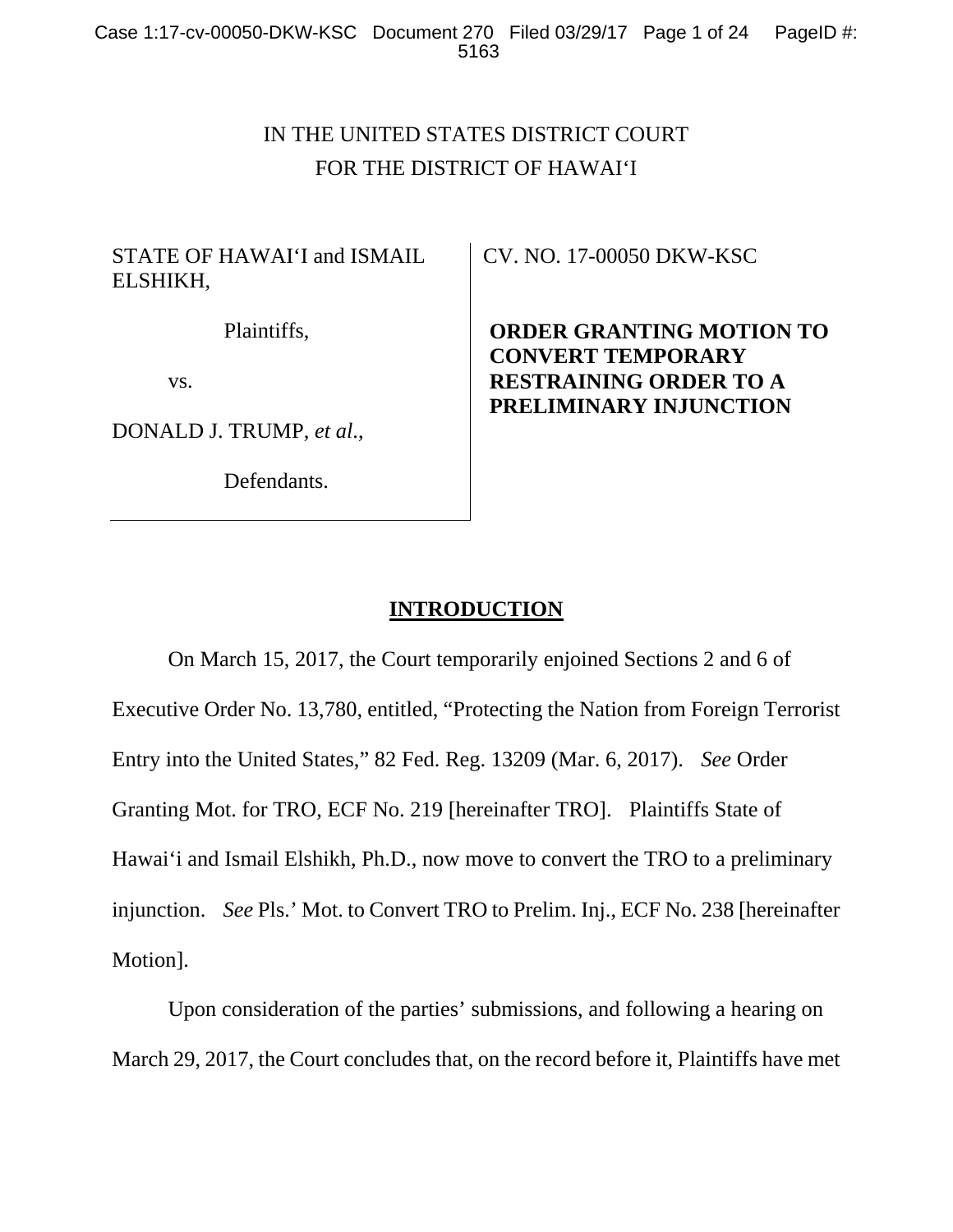their burden of establishing a strong likelihood of success on the merits of their Establishment Clause claim, that irreparable injury is likely if the requested relief is not issued, and that the balance of the equities and public interest counsel in favor of granting the requested relief. Accordingly, Plaintiffs' Motion (ECF No. 238) is GRANTED.

# **BACKGROUND**

 The Court briefly recounts the factual and procedural background relevant to Plaintiffs' Motion. A fuller recitation of the facts is set forth in the Court's TRO. *See* TRO 3–14, ECF No. 219.

# **I. The President's Executive Orders**

 $\overline{a}$ 

# **A. Executive Order No. 13,769**

 On January 27, 2017, the President of the United States issued Executive Order No. 13,769 entitled, "Protecting the Nation from Foreign Terrorist Entry into the United States," 82 Fed. Reg. 8977 (Jan. 27, 2017).  $\frac{1}{10}$  On March 6, 2017, the

<sup>&</sup>lt;sup>1</sup>On February 3, 2017, the State filed its complaint and an initial motion for TRO, which sought to enjoin Sections 3(c), 5(a)–(c), and 5(e) of Executive Order No. 13,769. Pls.' Mot. for TRO, Feb. 3, 2017, ECF No. 2. The Court stayed the case (*see* ECF Nos. 27 & 32) after the United States District Court for the Western District of Washington entered a nationwide preliminary injunction enjoining the Government from enforcing the same provisions of Executive Order No. 13,769 targeted by the State. *See Washington v. Trump*, No. C17-0141JLR, 2017 WL 462040 (W.D. Wash. Feb. 3, 2017). On February 4, 2017, the Government filed an emergency motion in the United States Court of Appeals for the Ninth Circuit seeking a stay of the *Washington* TRO, pending appeal. That emergency motion was denied on February 9, 2017. *See Washington v. Trump*, 847 F.3d 1151 (9th Cir.) (per curium), *denying reconsideration en banc*, --- F.3d ---, 2017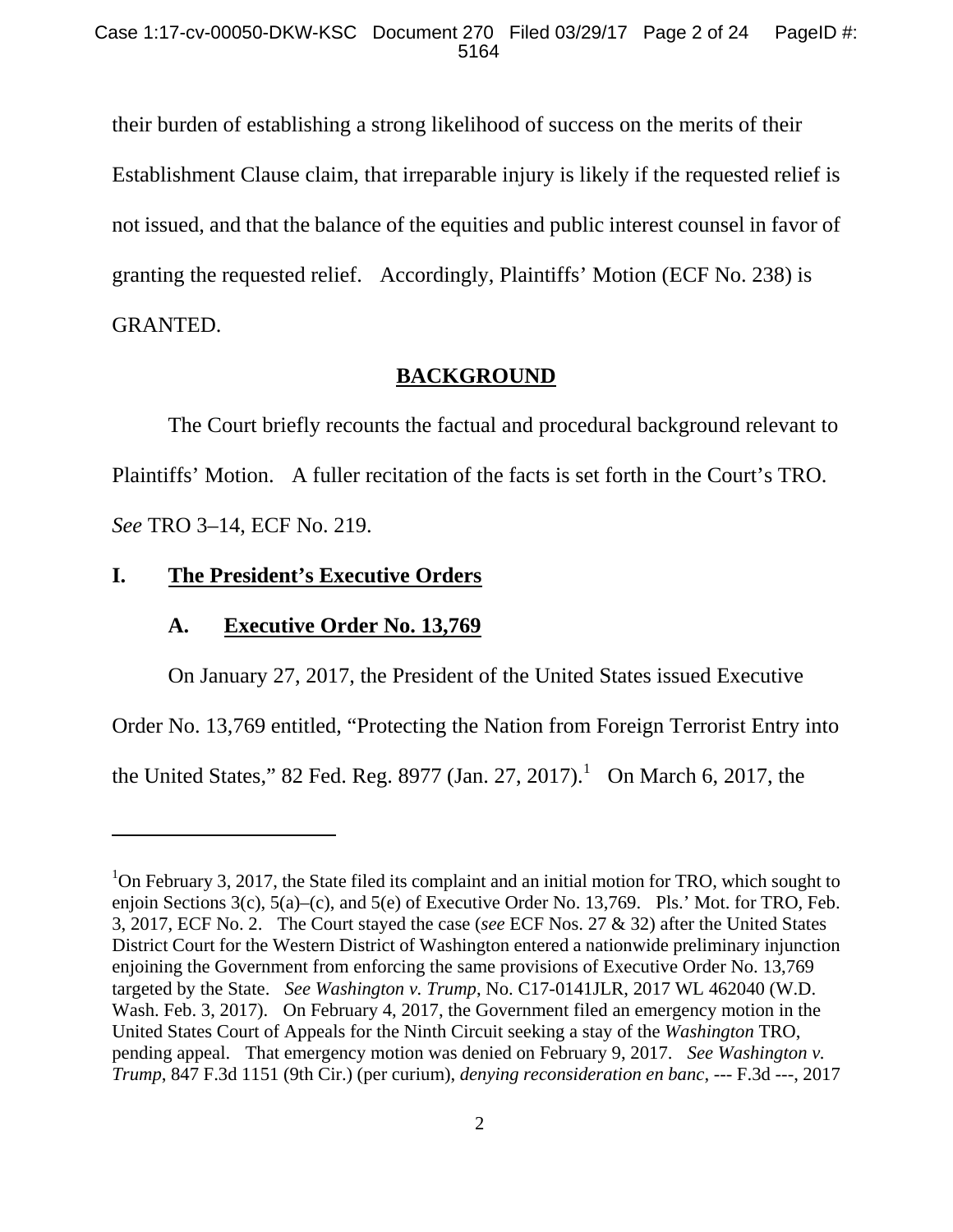President issued another Executive Order, No. 13,780, identically entitled, "Protecting the Nation from Foreign Terrorist Entry into the United States" (the "Executive Order"), 82 Fed. Reg. 13209. Like its predecessor, the Executive Order restricts the entry of foreign nationals from specified countries and suspends the United States refugee program for specified periods of time.

### **B. Executive Order No. 13,780**

l

 Section 1 of the Executive Order declares that its purpose is to "protect [United States] citizens from terrorist attacks, including those committed by foreign nationals." By its terms, the Executive Order also represents a response to the Ninth Circuit's per curiam decision in *Washington v. Trump*, 847 F.3d 1151. According to the Government, it "clarifies and narrows the scope of Executive action regarding immigration, extinguishes the need for emergent consideration, and eliminates the potential constitutional concerns identified by the Ninth Circuit." Notice of Filing of Executive Order 4–5, ECF No. 56.

 Section 2 suspends from "entry into the United States" for a period of 90 days, certain nationals of six countries referred to in Section 217(a)(12) of the Immigration and Nationality Act, 8 U.S.C. § 1101 *et seq*.: Iran, Libya, Somalia,

WL 992527 (9th Cir. 2017). On March 8, 2017, the Ninth Circuit granted the Government's unopposed motion to voluntarily dismiss the appeal. *See* Order, Case No. 17-35105 (9th Cir. Mar. 8, 2017), ECF No. 187.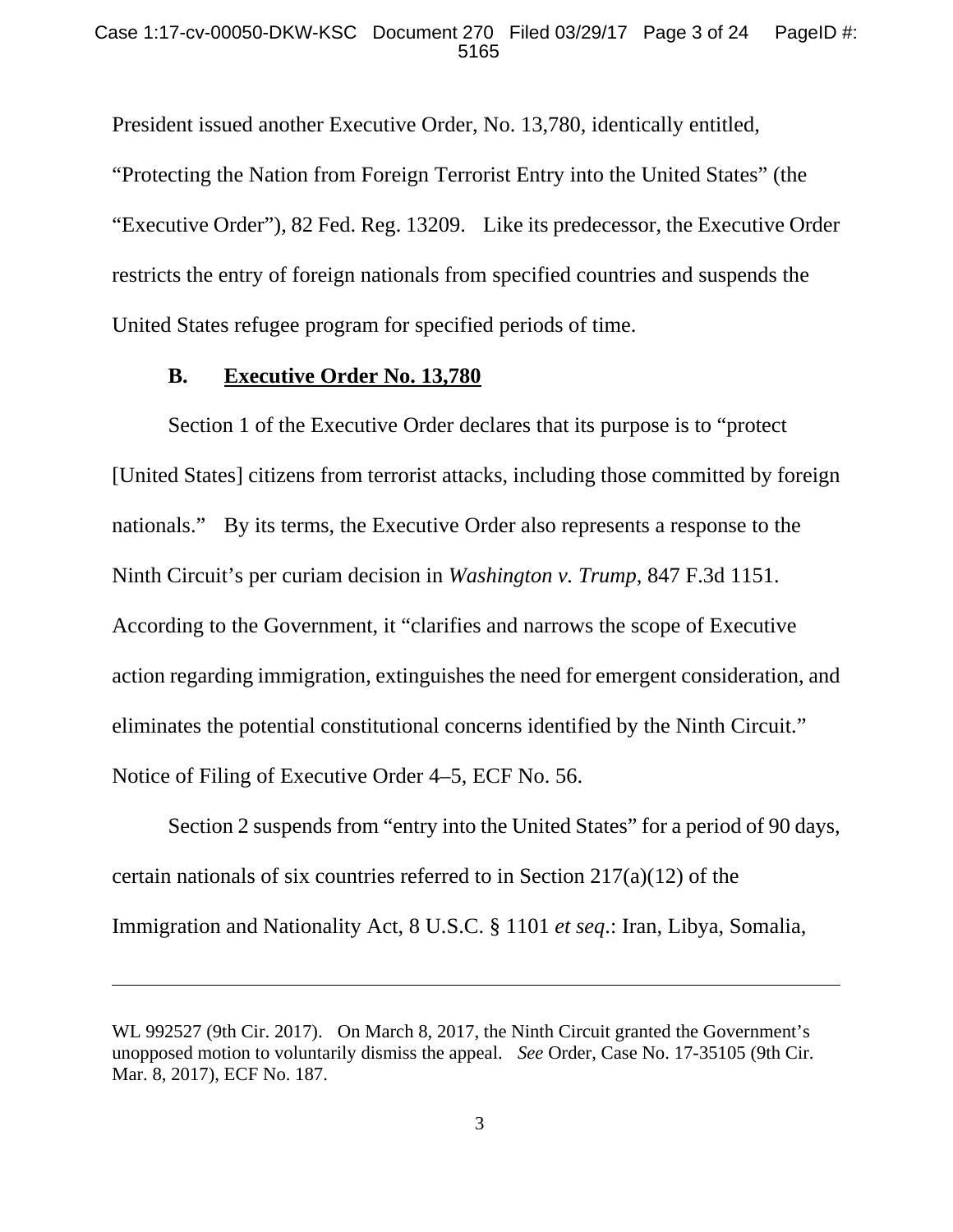Sudan, Syria, and Yemen. 8 U.S.C. § 1187(a)(12); Exec. Order § 2(c). The suspension of entry applies to nationals of these six countries who (1) are outside the United States on the new Executive Order's effective date of March 16, 2017; (2) do not have a valid visa on that date; and (3) did not have a valid visa as of 5:00 p.m. Eastern Standard Time on January 27, 2017 (the date of Executive Order No. 13,769). Exec. Order § 3(a). The 90-day suspension does not apply to: (1) lawful permanent residents; (2) any foreign national admitted to or paroled into the United States on or after the Executive Order's effective date (March 16, 2017); (3) any individual who has a document other than a visa, valid on the effective date of the Executive Order or issued anytime thereafter, that permits travel to the United States, such as an advance parole document; (4) any dual national traveling on a passport not issued by one of the six listed countries; (5) any foreign national traveling on a diplomatic-type or other specified visa; and (6) any foreign national who has been granted asylum, any refugee already admitted to the United States, or any individual granted withholding of removal, advance parole, or protection under the Convention Against Torture. *See* Exec. Order § 3(b). Under Section 3(c)'s waiver provision, foreign nationals of the six countries who are subject to the suspension of entry may nonetheless seek entry on a case-by-case basis.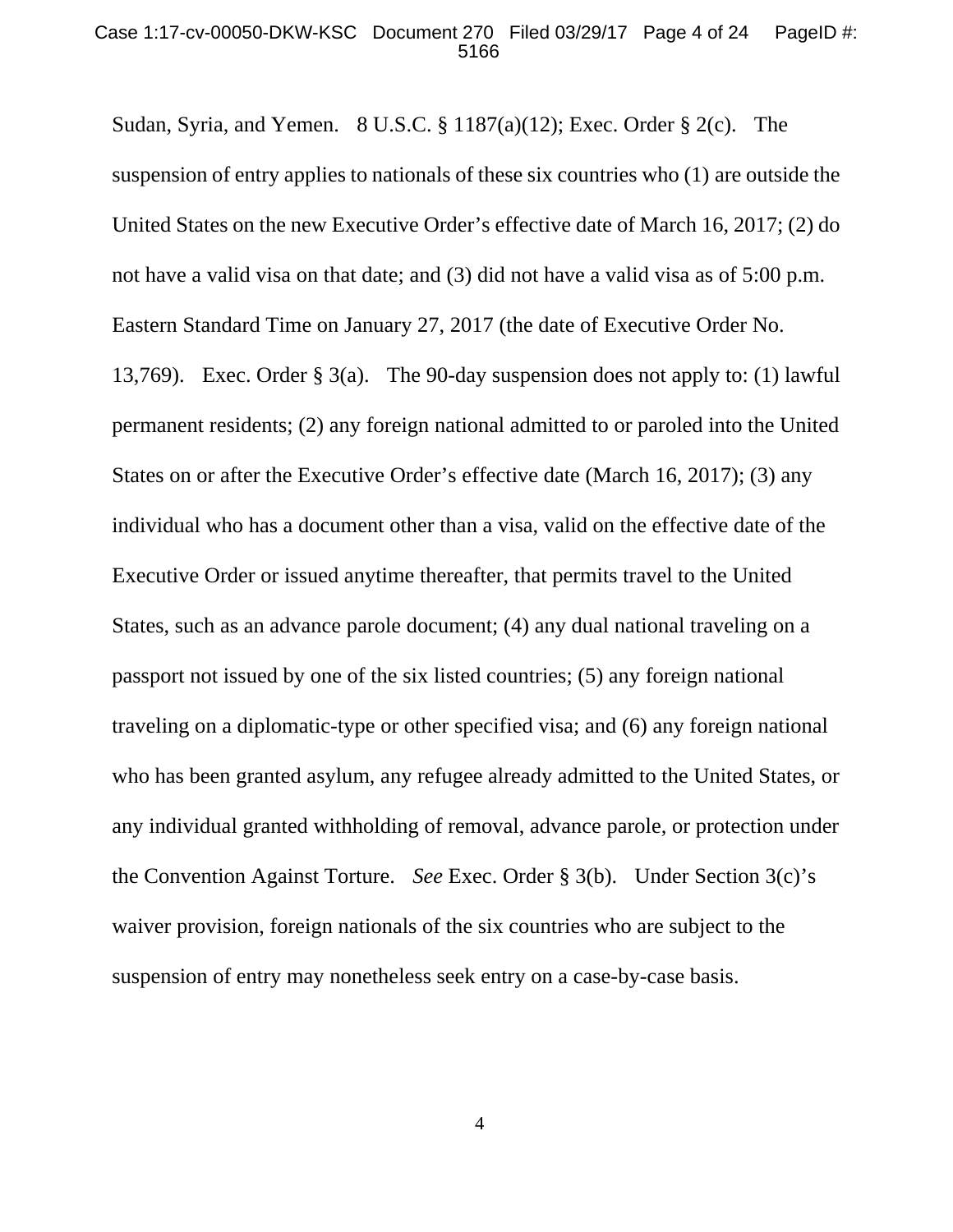#### Case 1:17-cv-00050-DKW-KSC Document 270 Filed 03/29/17 Page 5 of 24 PageID #: 5167

 Section 6 of the Executive Order suspends the U.S. Refugee Admissions Program for 120 days. The suspension applies both to travel into the United States and to decisions on applications for refugee status. *See* Exec. Order § 6(a). It excludes refugee applicants who were formally scheduled for transit by the Department of State before the March 16, 2017 effective date. Like the 90-day suspension, the 120-day suspension includes a waiver provision that allows the Secretaries of State and Homeland Security to admit refugee applicants on a case-by-case basis. *See* Exec. Order § 6(c). Unlike Executive Order No. 13,769, the new Executive Order does not expressly refer to an individual's status as a "religious minority" or refer to any particular religion, and it does not include a Syria-specific ban on refugees.

### **II. Plaintiffs' Claims**

 Plaintiffs filed a Second Amended Complaint for Declaratory and Injunctive Relief ("SAC") on March 8, 2017 (ECF No. 64) simultaneous with their Motion for TRO (ECF No. 65). The State asserts that the Executive Order inflicts constitutional and statutory injuries upon its residents, employers, and educational institutions, while Dr. Elshikh alleges injuries on behalf of himself, his family, and members of his Mosque. SAC ¶ 1.

5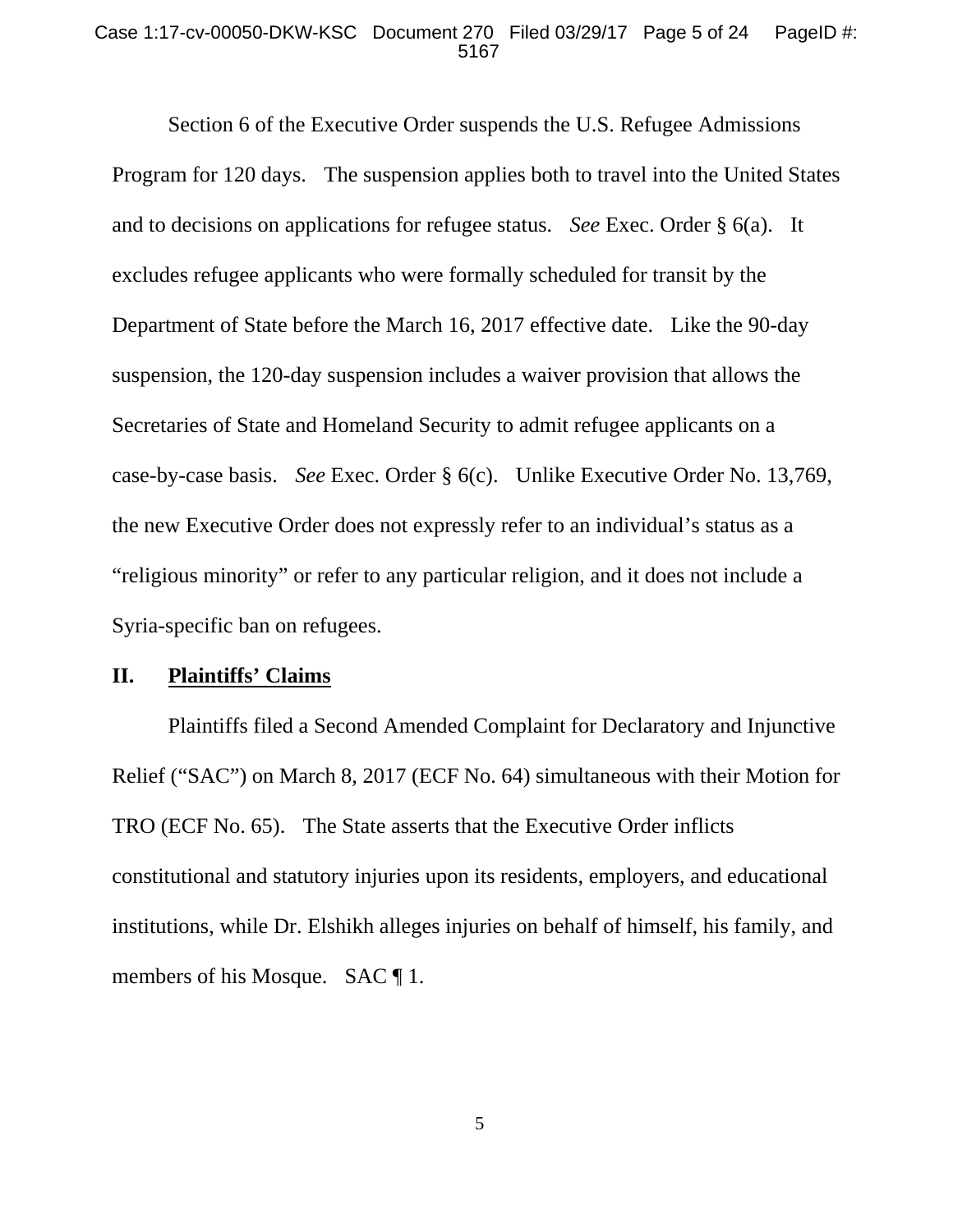#### Case 1:17-cv-00050-DKW-KSC Document 270 Filed 03/29/17 Page 6 of 24 PageID #: 5168

 According to Plaintiffs, the Executive Order results in "their having to live in a country and in a State where there is the perception that the Government has established a disfavored religion." SAC ¶ 5. Plaintiffs assert that by singling out nationals from the six predominantly Muslim countries, the Executive Order causes harm by stigmatizing not only immigrants and refugees, but also Muslim citizens of the United States. Plaintiffs point to public statements by the President and his advisors regarding the implementation of a "Muslim ban," which Plaintiffs contend is the tacit and illegitimate motivation underlying the Executive Order. *See* SAC ¶¶ 35–60. Plaintiffs argue that, in light of these and similar statements "where the President himself has repeatedly and publicly espoused an improper motive for his actions, the President's action must be invalidated." Pls.' Mem. in Supp. of Mot. for TRO 2, ECF No. 65-1. Plaintiffs additionally present evidence that they contend undermines the purported national security rationale for the Executive Order and demonstrates the Administration's pretextual justification for the Executive Order. *E.g.*, SAC ¶ 61 (citing Draft DHS Report, SAC, Ex. 10, ECF No. 64-10).

### **III. March 15, 2017 TRO**

 The Court's nationwide TRO (ECF No. 219) temporarily enjoined Sections 2 and 6 of the Executive Order, based on the Court's preliminary finding that Plaintiffs

6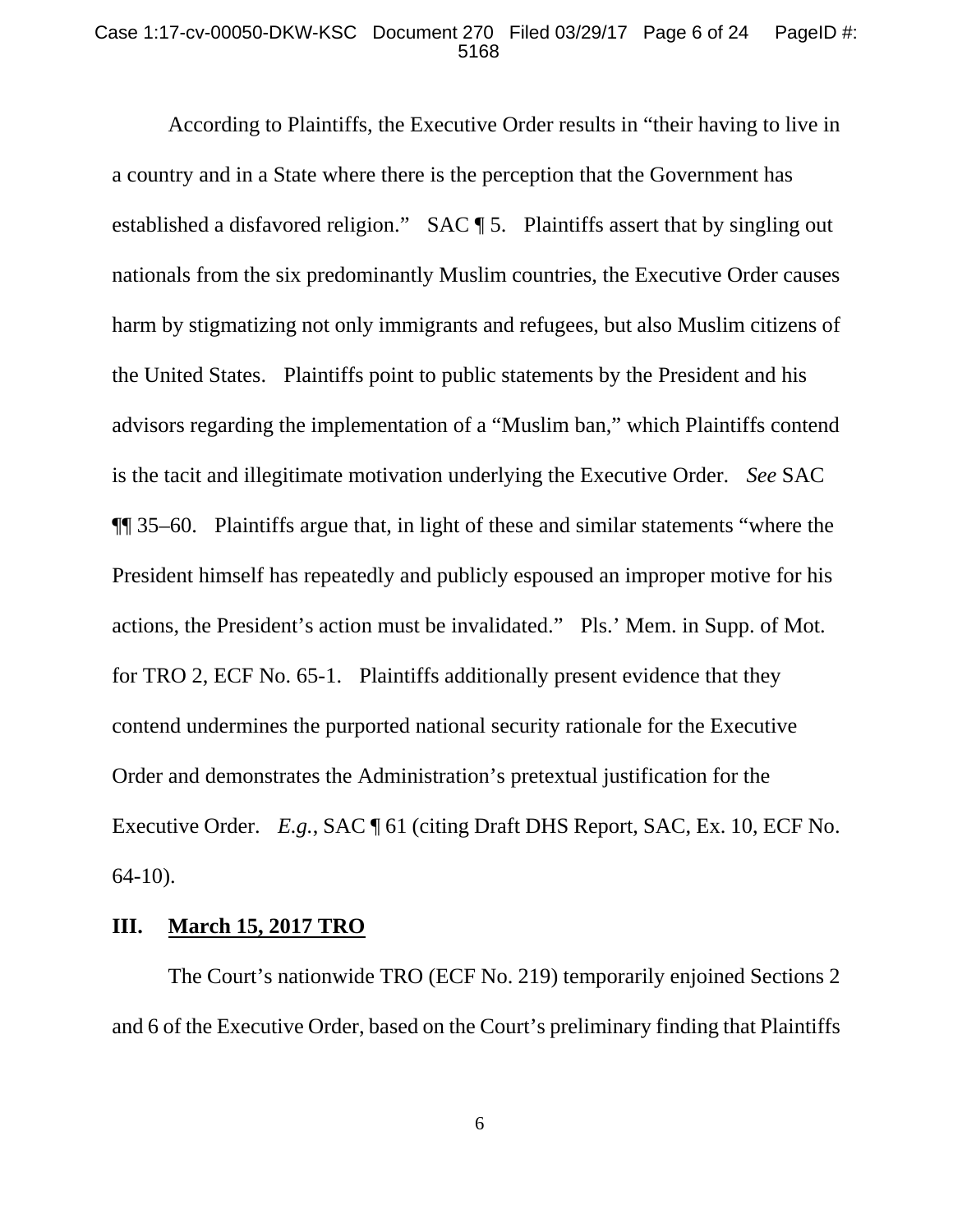demonstrated a sufficient likelihood of succeeding on their claim that the Executive Order violates the Establishment Clause. *See* TRO 41–42. The Court concluded, based upon the showing of constitutional injury and irreparable harm, the balance of equities, and public interest, that Plaintiffs met their burden in seeking a TRO, and directed the parties to submit a stipulated briefing and preliminary injunction hearing schedule. *See* TRO 42–43.

 On March 21, 2017, Plaintiffs filed the instant Motion (ECF No. 238) seeking to convert the TRO to a preliminary injunction prohibiting Defendants from enforcing and implementing Sections 2 and 6 of the Executive Order until the matter is fully decided on the merits. They argue that both of these sections are unlawful in all of their applications and that both provisions are motivated by anti-Muslim animus. Defendants oppose the Motion. *See* Govt. Mem. in Opp'n to Mot. to Convert TRO to Prelim. Inj., ECF No. 251. After full briefing and notice to the parties, the Court held a hearing on the Motion on March 29, 2017.

#### **DISCUSSION**

 The Court's TRO details why Plaintiffs are entitled to preliminary injunctive relief. *See* TRO 15–43. The Court reaffirms and incorporates those findings and conclusions here, and addresses the parties' additional arguments on Plaintiffs' Motion to Convert.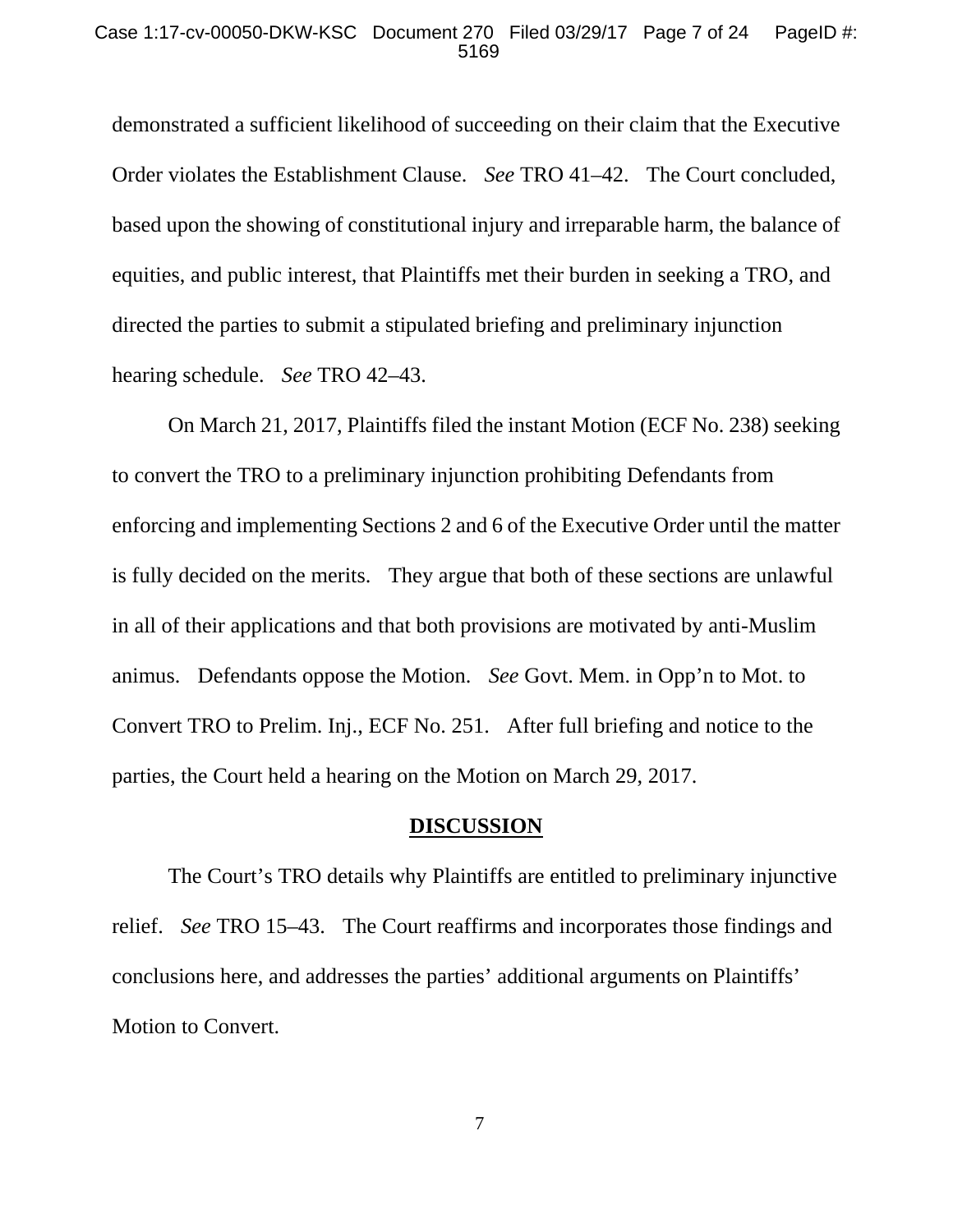# **I. Plaintiffs Have Demonstrated Standing At This Preliminary Phase**

 The Court previously found that Plaintiffs satisfied Article III standing requirements at this preliminary stage of the litigation. *See* TRO 15–21 (State), 22– 25 (Dr. Elshikh). The Court renews that conclusion here.

### **A. Article III Standing**

 Article III, Section 2 of the Constitution permits federal courts to consider only "cases" and "controversies." *Massachusetts v. EPA*, 549 U.S. 497, 516 (2007). "[T]o satisfy Article III's standing requirements, a plaintiff must show (1) it has suffered an 'injury in fact' that is (a) concrete and particularized and (b) actual or imminent, not conjectural or hypothetical; (2) the injury is fairly traceable to the challenged action of the defendant; and (3) it is likely, as opposed to merely speculative, that the injury will be redressed by a favorable decision." *Friends of the Earth, Inc. v. Laidlaw Envtl. Servs. (TOC), Inc*., 528 U.S. 167, 180–81 (2000) (quoting *Lujan v. Defs. of Wildlife*, 504 U.S. 555, 560–61 (1992)).

 "At this very preliminary stage of the litigation, the [Plaintiffs] may rely on the allegations in their Complaint and whatever other evidence they submitted in support of their TRO motion to meet their burden." *Washington*, 847 F.3d at 1159 (citing *Lujan*, 504 U.S. at 561). "With these allegations and evidence, the [Plaintiffs] must make a 'clear showing of each element of standing.'" *Id.* (quoting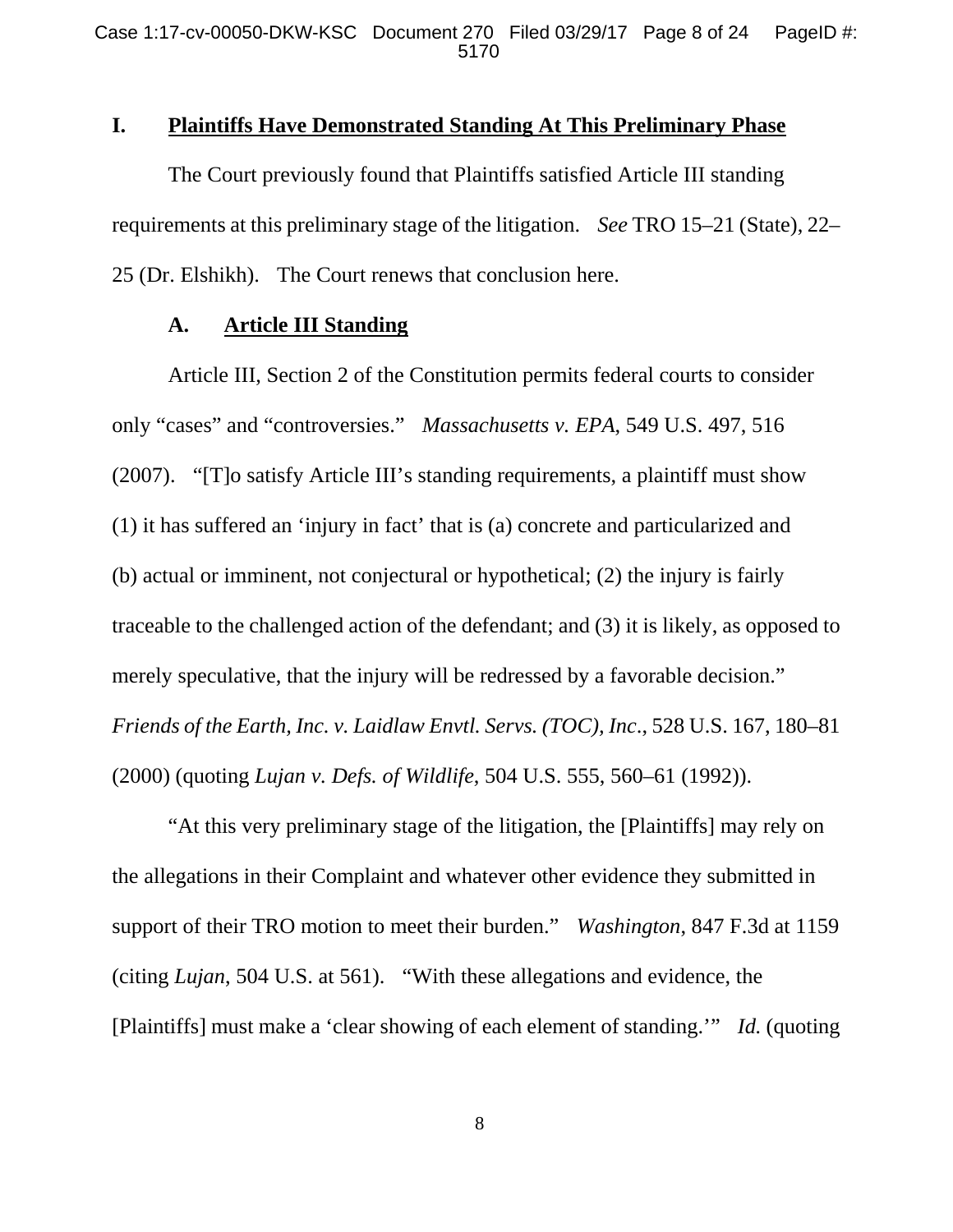*Townley v. Miller*, 722 F.3d 1128, 1133 (9th Cir. 2013), *cert. denied*, 134 S. Ct. 907 (2014)). On the record presented at this preliminary stage of the proceedings, Plaintiffs meet the threshold Article III standing requirements.

### **B. The State Has Standing**

-

 For the reasons stated in the TRO, the State has standing based upon injuries to its proprietary interests. *See* TRO 16–21.2

 The State sufficiently identified monetary and intangible injuries to the University of Hawaii. *See, e.g.*, Suppl. Decl. of Risa E. Dickson, Mot. for TRO, Ex. D-1, ECF No. 66-6; Original Dickson Decl., Mot. for TRO, Ex. D-2, ECF No. 66-7. The Court previously found these types of injuries to be nearly indistinguishable from those found sufficient to confer standing according to the Ninth Circuit's *Washington* decision. *See* 847 F.3d at 1161 ("The necessary connection can be drawn in at most two logical steps: (1) the Executive Order prevents nationals of seven countries from entering Washington and Minnesota; (2) as a result, some of these people will not enter state universities, some will not join those universities as faculty, some will be prevented from performing research, and some will not be

<sup>&</sup>lt;sup>2</sup>The Court once again does not reach the State's alternative standing theory based on protecting the interests of its citizens as *parens patriae*. *See Washington*, 847 F.3d at 1168 n.5 ("The States have asserted other proprietary interests and also presented an alternative standing theory based on their ability to advance the interests of their citizens as *parens patriae*. Because we conclude that the States' proprietary interests as operators of their public universities are sufficient to support standing, we need not reach those arguments.").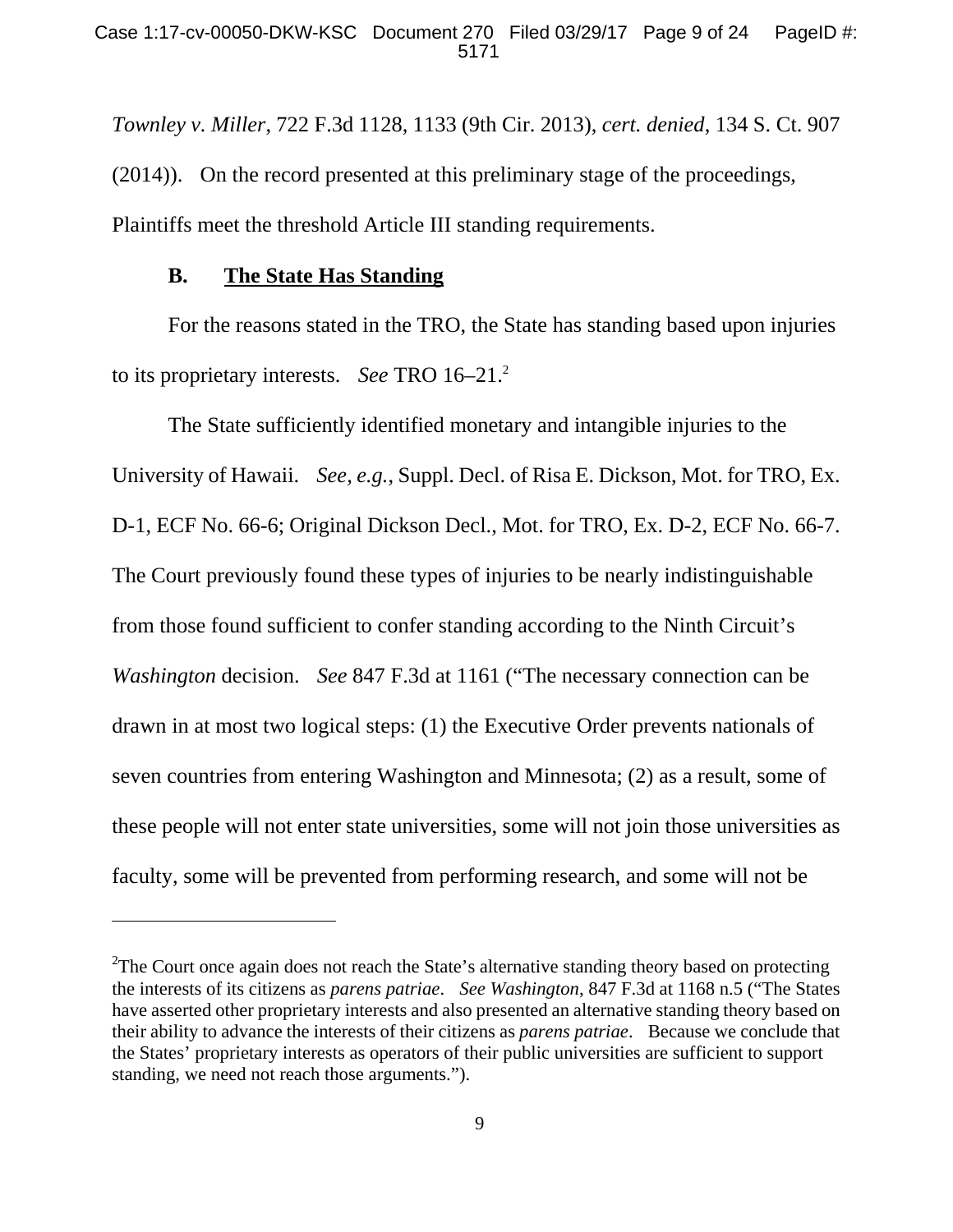permitted to return if they leave. And we have no difficulty concluding that the States' injuries would be redressed if they could obtain the relief they ask for: a declaration that the Executive Order violates the Constitution and an injunction barring its enforcement."). The State also presented evidence of injury to its tourism industry. *See, e.g.,* SAC ¶ 100; Suppl. Decl. of Luis P. Salaveria, Mot. for TRO, Ex. C-1, ECF No. 66-4; Suppl. Decl. of George Szigeti, ¶¶ 5–8, Mot. for TRO, Ex. B-1, ECF No. 66-2.

 For purposes of the instant Motion, the Court concludes that the State has preliminarily demonstrated that: (1) its universities will suffer monetary damages and intangible harms; (2) the State's economy is likely to suffer a loss of revenue due to a decline in tourism; (3) such harms can be sufficiently linked to the Executive Order; and (4) the State would not suffer the harms to its proprietary interests in the absence of implementation of the Executive Order. *See* TRO 21. These preliminary findings apply to each of the challenged Sections of the Executive Order. Accordingly, at this early stage of the litigation, the State has satisfied the requirements of Article III standing.

### **C. Dr. Elshikh Has Standing**

 Dr. Elshikh likewise has met his preliminary burden to establish standing to assert an Establishment Clause violation. *See* TRO 22–25. "The standing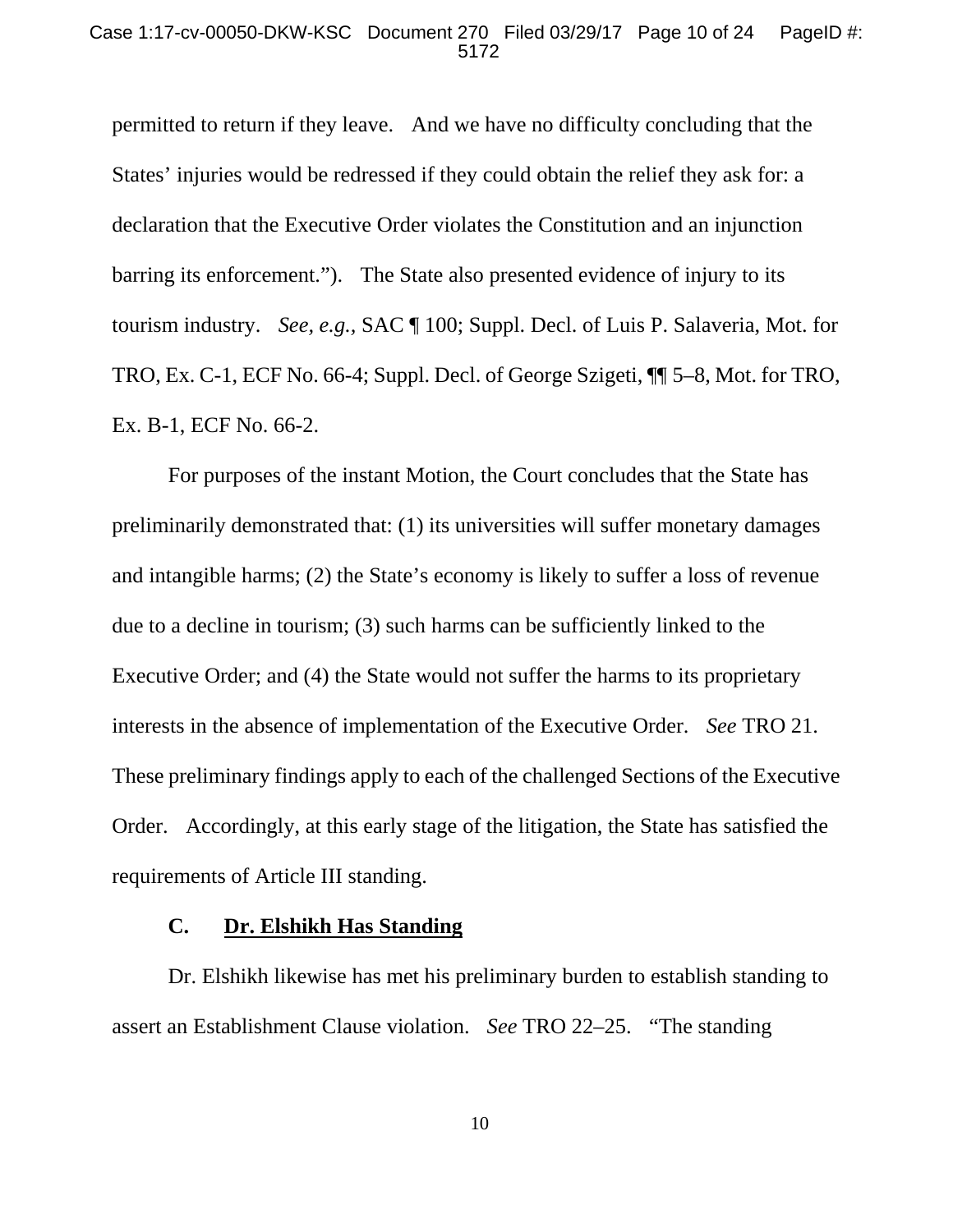question, in plain English, is whether adherents to a religion have standing to challenge an official condemnation by their government of their religious views[.] Their 'personal stake' assures the 'concrete adverseness' required." *See Catholic League for Religious & Civil Rights v. City & Cty. of San Francisco*, 624 F.3d 1043, 1048–49 (9th Cir. 2010) (en banc). Dr. Elshikh attests that the effects of the Executive Order are "devastating to me, my wife and children." Elshikh Decl.  $\llbracket 6$ , Mot. for TRO, Ex. A, ECF No. 66-1; *see also id.*  $\P$ [1, 3 ("I am deeply saddened . . . . by the message that both [Executive Orders] convey—that a broad travel-ban is 'needed' to prevent people from certain Muslim countries from entering the United States."); SAC ¶ 90 ("Muslims in the Hawai'i Islamic community feel that the new Executive Order targets Muslim citizens because of their religious views and national origin. Dr. Elshikh believes that, as a result of the new Executive Order, he and members of the Mosque will not be able to associate as freely with those of other faiths."). The alleged injuries are sufficiently personal, concrete, particularized, and actual to confer standing in the Establishment Clause context. *E.g.,* SAC ¶¶ 88–90; Elshikh Decl. ¶¶ 1, 3. These injuries have already occurred and will continue to occur if the Executive Order is implemented and enforced; the injuries are neither contingent nor speculative.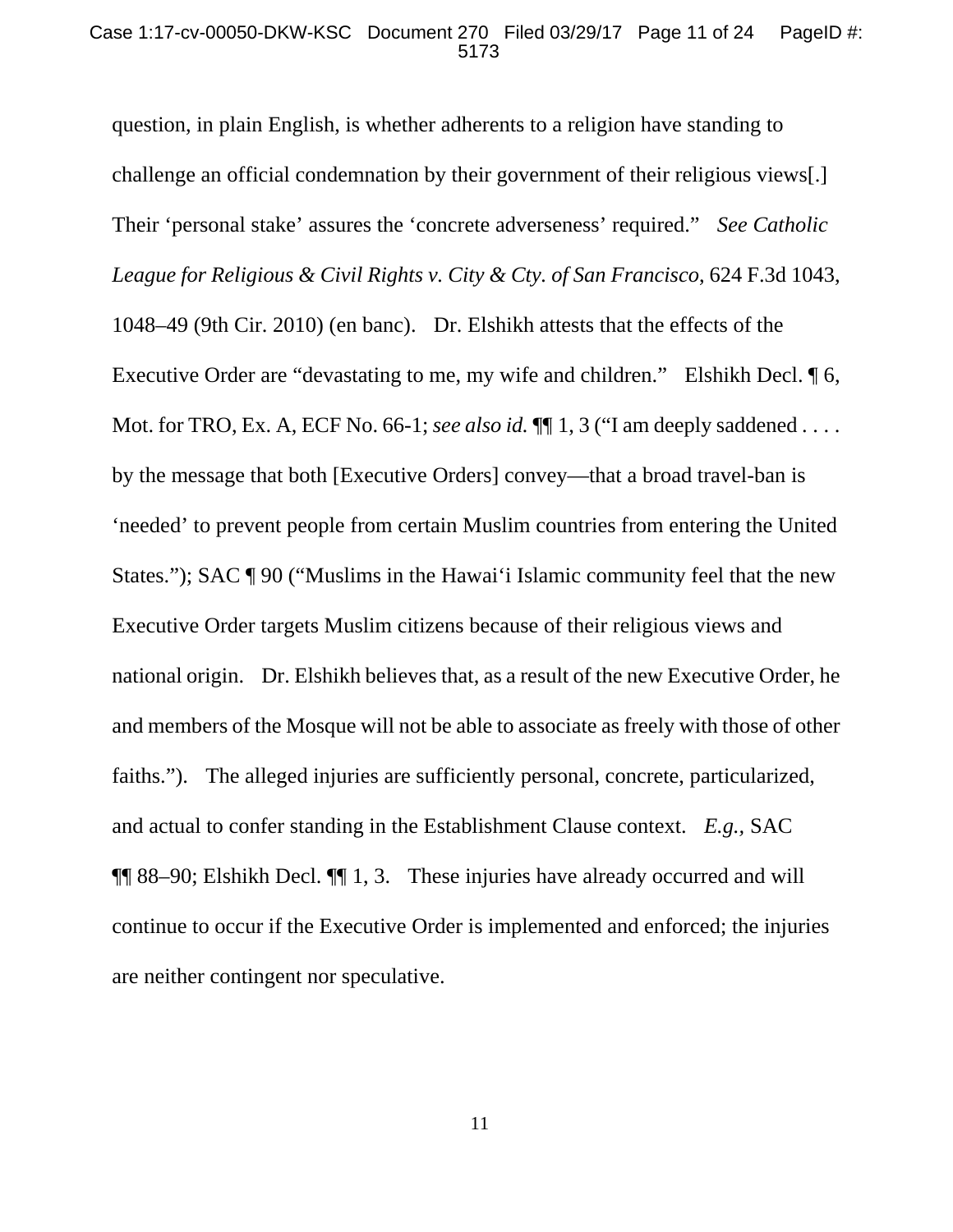#### Case 1:17-cv-00050-DKW-KSC Document 270 Filed 03/29/17 Page 12 of 24 PageID #: 5174

 The final two aspects of Article III standing—causation and redressability—are also satisfied with respect to each of the Executive Order's challenged Sections. Dr. Elshikh's injuries are traceable to the new Executive Order and, if Plaintiffs prevail, a decision enjoining portions of the Executive Order would redress that injury. *See Catholic League*, 624 F.3d at 1053. At this preliminary stage of the litigation, Dr. Elshikh has accordingly carried his burden to establish standing under Article III.

The Court turns to the factors for granting preliminary injunctive relief.

# **II. Legal Standard: Preliminary Injunctive Relief**

 The underlying purpose of a preliminary injunction is to preserve the status quo and prevent irreparable harm. *Granny Goose Foods, Inc. v. Bhd. of Teamsters & Auto Truck Drivers Local No. 70*, 415 U.S. 423, 439 (1974); *see also Reno Air Racing Ass'n v. McCord*, 452 F.3d 1126, 1130–31 (9th Cir. 2006).

 The Court applies the same standard for issuing a preliminary injunction as it did when considering Plaintiffs' Motion for TRO. *See Stuhlbarg Int'l Sales Co. v. John D. Brush & Co.*, 240 F.3d 832, 839 n.7 (9th Cir. 2001). A "plaintiff seeking a preliminary injunction must establish that he is likely to succeed on the merits, that he is likely to suffer irreparable harm in the absence of preliminary relief, that the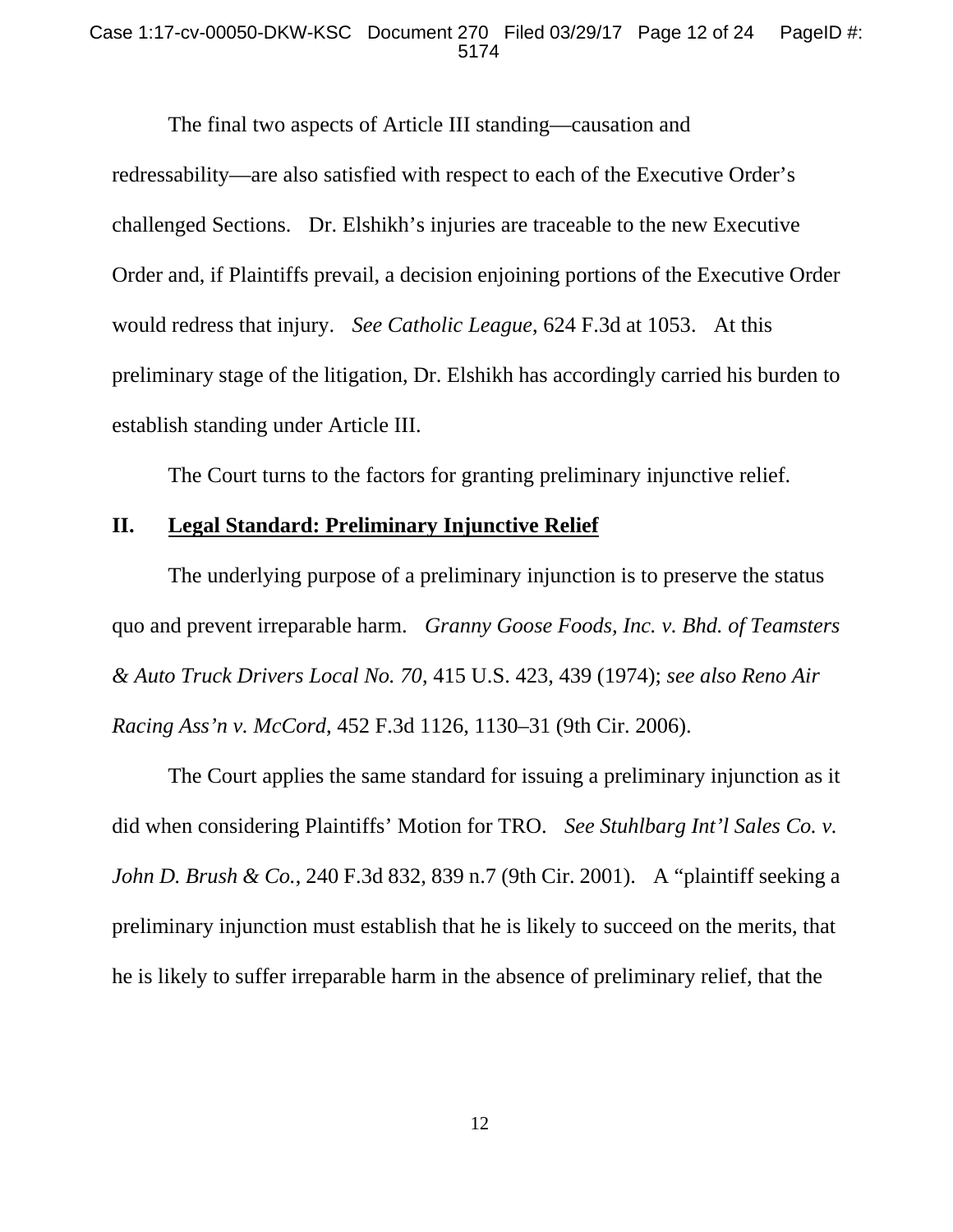#### Case 1:17-cv-00050-DKW-KSC Document 270 Filed 03/29/17 Page 13 of 24 PageID #: 5175

balance of equities tips in his favor, and that an injunction is in the public interest." *Winter v. Nat. Res. Def. Council, Inc*., 555 U.S. 7, 20 (2008) (citation omitted).

 The Court, in its discretion, may convert a temporary restraining order into a preliminary injunction. *See, e.g.*, *ABX Air, Inc. v. Int'l Bhd. of Teamsters*, No. 1:16-CV-1096, 2016 WL 7117388, at \*5 (S.D. Ohio Dec. 7, 2016) (granting motion to convert TRO into a preliminary injunction because "Defendants fail to allege any material fact suggesting that, if a hearing were held, this Court would reach a different outcome"; "[n]othing has occurred to alter the analysis in the Court's original TRO, and since this Court has already complied with the requirements for the issuance of a preliminary injunction, it can simply convert the nature of its existing Order."); *Productive People, LLC v. Ives Design*, No.

CV-09-1080-PHX-GMS, 2009 WL 1749751, at \*3 (D. Ariz. June 18, 2009) ("Because Defendants have given the Court no reason to alter the conclusions provided in its previous Order [granting a TRO], and because '[t]he standard for issuing a temporary restraining order is identical to the standard for issuing a preliminary injunction,' the Court will enter a preliminary injunction." (quoting *Brown Jordan Int'l, Inc. v. Mind's Eye Interiors, Inc*., 236 F. Supp. 2d 1152, 1154 (D. Haw. 2002))). Here, the parties were afforded notice, a full-briefing on the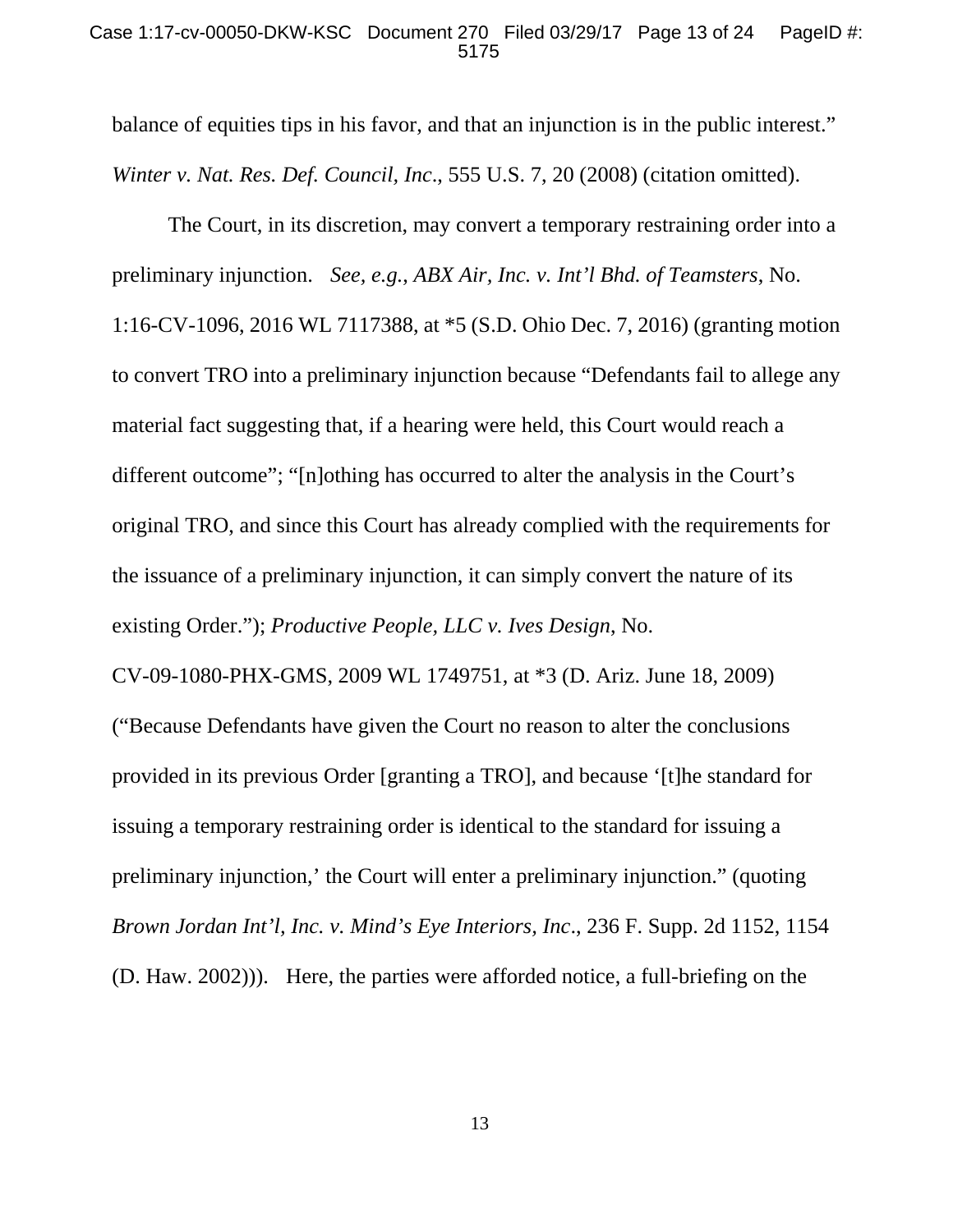merits, and a hearing both prior to entry of the original TRO and prior to consideration of the instant Motion.

 For the reasons that follow and as set forth more fully in the Court's TRO, Plaintiffs have met their burden here.

## **III. Analysis of Factors: Likelihood of Success on the Merits**

 The Court's prior finding that Plaintiffs sufficiently established a likelihood of success on the merits of their Count I claim that the Executive Order violates the Establishment Clause remains undisturbed. *See* TRO 30–40.3

# **A. Establishment Clause**

-

*Lemon v. Kurtzman*, 403 U.S. 602, 612–13 (1971), provides the benchmark for evaluating whether governmental action is consistent with or at odds with the Establishment Clause. According to *Lemon*, government action (1) must have a primary secular purpose, (2) may not have the principal effect of advancing or inhibiting religion, and (3) may not foster excessive entanglement with religion. *Id.* "Failure to satisfy any one of the three prongs of the *Lemon* test is sufficient to invalidate the challenged law or practice." *Newdow v. Rio Linda Union Sch. Dist*., 597 F.3d 1007, 1076–77 (9th Cir. 2010).

 $3$ The Court again expresses no view on Plaintiffs' additional statutory or constitutional claims.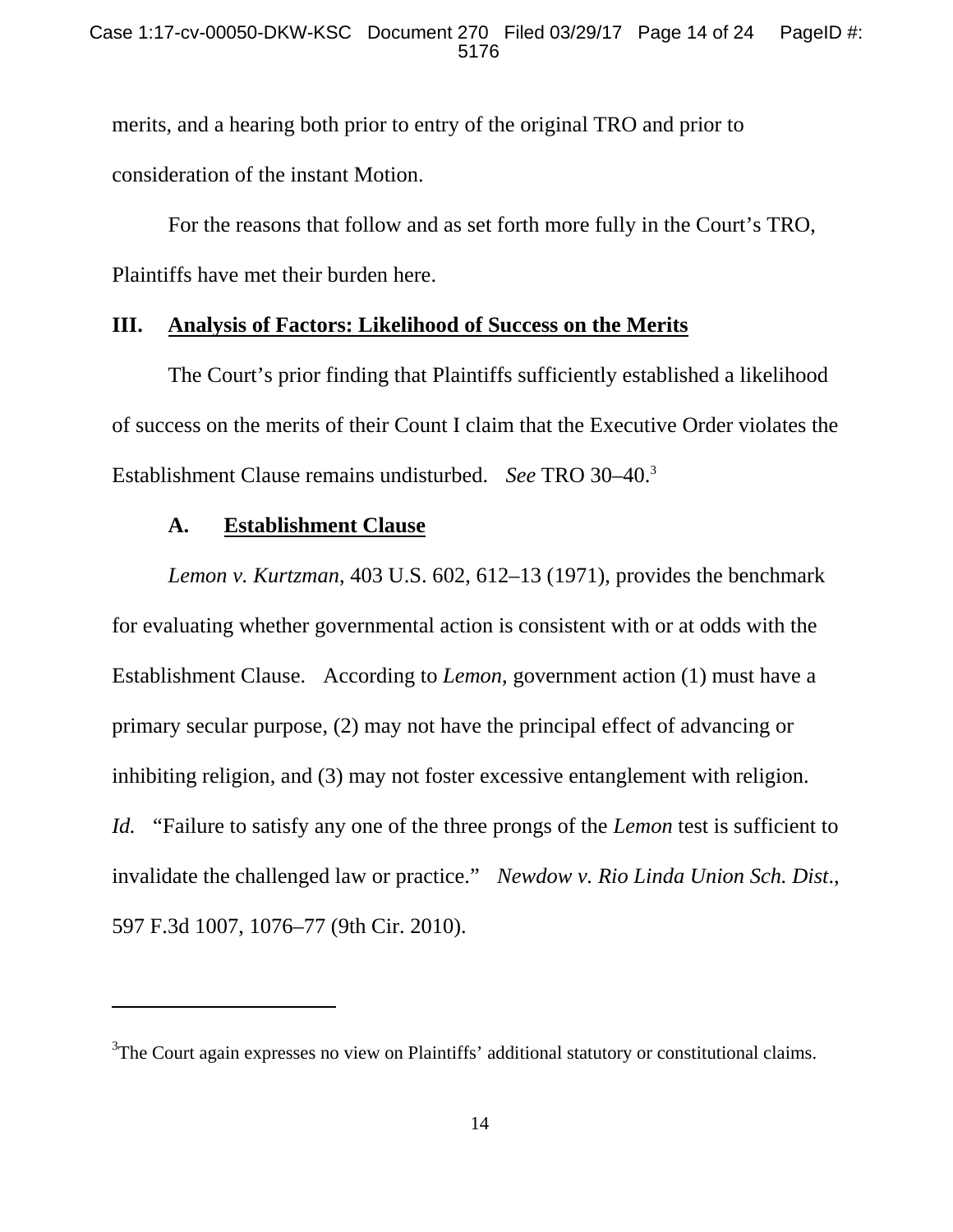#### Case 1:17-cv-00050-DKW-KSC Document 270 Filed 03/29/17 Page 15 of 24 PageID #: 5177

 The Court determined in its TRO that the preliminary evidence demonstrates the Executive Order's failure to satisfy *Lemon*'s first test. *See* TRO 33–36. The Court will not repeat that discussion here. As no *new* evidence contradicting the purpose identified by the Court has been submitted by the parties since the issuance of the March 15, 2017 TRO, there is no reason to disturb the Court's prior determination.

 Instead, the Federal Defendants take a different tack. They once more urge the Court not to look beyond the four corners of the Executive Order. According to the Government, the Court must afford the President deference in the national security context and should not "'look behind the exercise of [the President's] discretion' taken 'on the basis of a facially legitimate and bona fide reason.'" Govt. Mem. in Opp'n to Mot. for TRO 42–43 (quoting *Kliendienst v. Mandel*, 408 U.S. 753, 770 (1972)), ECF No. 145. No binding authority, however, has decreed that Establishment Clause jurisprudence ends at the Executive's door. In fact, *every court* that has considered whether to apply the Establishment Clause to either the Executive Order or its predecessor (regardless of the ultimate outcome) has done so.4 Significantly, this Court is constrained by the binding precedent and guidance

 $\overline{a}$ 

<sup>4</sup> *See Sarsour v. Trump*, No. 1:17-cv-00120 AJT-IDD, 2017 WL 1113305, at \*11 (E.D. Va. Mar. 27, 2017) ("[T]he Court rejects the Defendants' position that since President Trump has offered a legitimate, rational, and non-discriminatory purpose stated in EO-2, this Court must confine its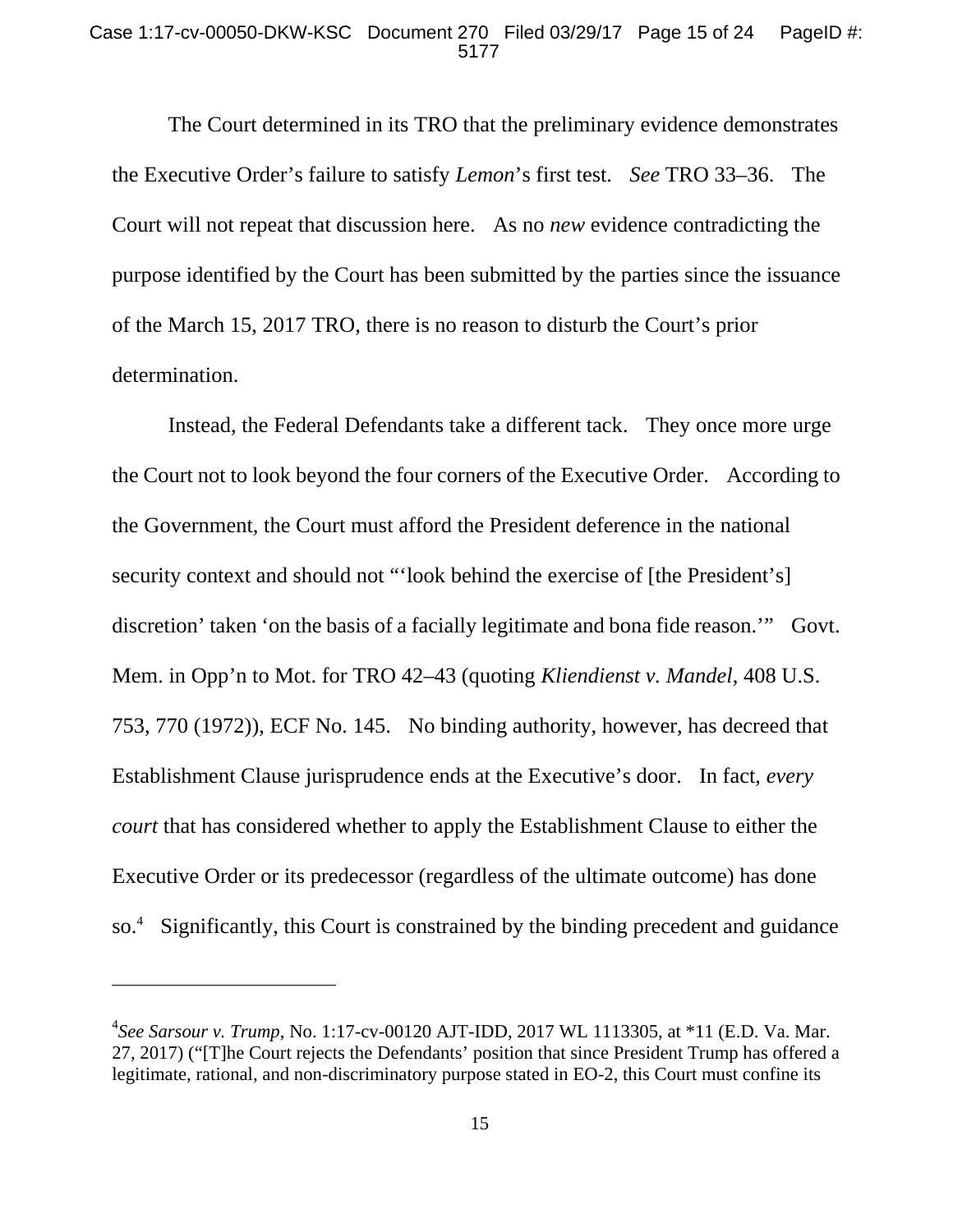#### Case 1:17-cv-00050-DKW-KSC Document 270 Filed 03/29/17 Page 16 of 24 PageID #: 5178

offered in *Washington.* There, citing *Lemon*, the Ninth Circuit clearly indicated that the Executive Order is subject to the very type of secular purpose review conducted by this Court in considering the TRO. *Washington*, 847 F.3d at 1167– 68; *id.* at 1162 (stating that *Mandel* does not apply to the "promulgation of sweeping immigration policy" at the "highest levels of the political branches").

 The Federal Defendants' arguments, advanced from the very inception of this action, make sense from this perspective—where the "historical context and 'the specific sequence of events leading up to'" the adoption of the challenged Executive Order are as full of religious animus, invective, and obvious pretext as is the record here, it is no wonder that the Government urges the Court to altogether ignore that history and context. *See McCreary Cty. v. Am. Civil Liberties Union of Ky*., 545 U.S. 844, 862 (2005). The Court, however, declines to do so. *Washington,* 847

-

analysis of the constitutional validity of EO-2 to the four corners of the Order.") (citations omitted); *Int'l Refugee Assistance Project v. Trump*, No. TDC-17-0361, 2017 WL 1018235, at \*16 (D. Md. Mar. 16, 2017) ("Defendants argue that because the Establishment Clause claim implicates Congress's plenary power over immigration as delegated to the President, the Court need only consider whether the Government has offered a 'facially legitimate and bona fide reason' for its action. *Mandel*, 408 U.S. at 777 . . . . [A]lthough '[t]he Executive has broad discretion over the admission and exclusion of aliens,' that discretion 'may not transgress constitutional limitations,' and it is 'the duty of the courts' to 'say where those statutory and constitutional boundaries lie.' *Abourezk[ v. Reagan]*, 785 F.2d [1043,] 1061 [(D.C. Cir. 1986)]."); *Aziz v. Trump*, No. 1:17-CV-116 LMB-TCB, 2017 WL 580855, at \*8 (E.D. Va. Feb. 13, 2017) ("Moreover, even if Mandel[, 408 U.S. at 770,] did apply, it requires that the proffered executive reason be 'bona fide.' As the Second and Ninth Circuits have persuasively held, if the proffered 'facially legitimate' reason has been given in 'bad faith,' it is not 'bona fide.' *Am. Academy of Religion v. Napolitano*, 573 F.3d 115, 126 (2d Cir. 2009); *Bustamante v. Mukasey*, 531 F.3d 1059, 1062 (9th Cir. 2008). That leaves the Court in the same position as in an ordinary secular purpose case: determining whether the proffered reason for the EO is the real reason.")).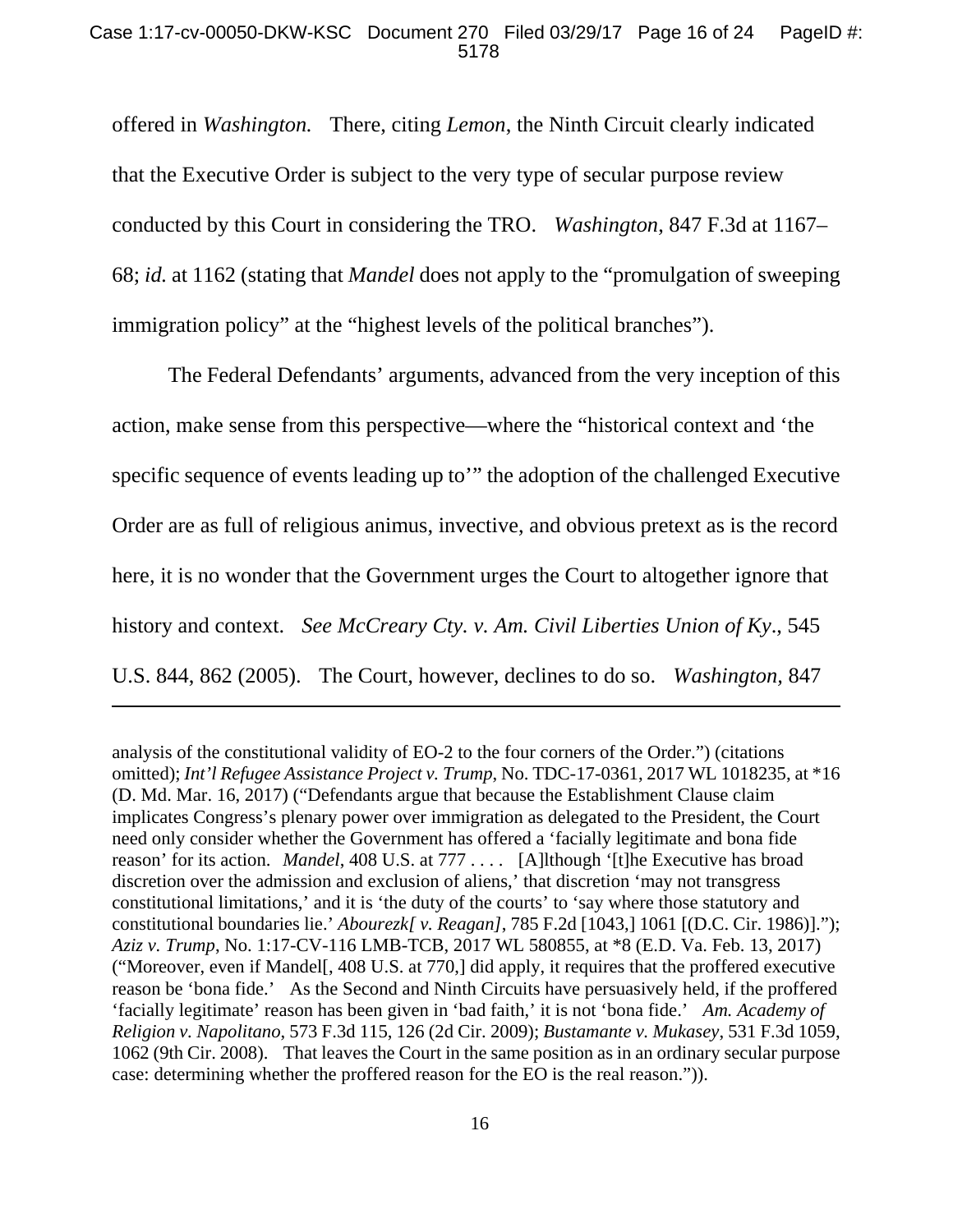F.3d at 1167 ("It is well established that evidence of purpose beyond the face of the challenged law may be considered in evaluating Establishment and Equal Protection Clause claims."). The Court will not crawl into a corner, pull the shutters closed, and pretend it has not seen what it has.<sup>5</sup> The Supreme Court and this Circuit both dictate otherwise, and that is the law this Court is bound to follow.

### **B. Future Executive Action**

 $\overline{a}$ 

 The Court's preliminary determination does not foreclose future Executive action. The Court recognizes that it is not the case that the Administration's past conduct must forever taint any effort by it to address the security concerns of the nation. *See* TRO 38–39. Based upon the preliminary record available, however, one cannot conclude that the actions taken during the interval between revoked Executive Order No. 13,769 and the new Executive Order represent "*genuine*  changes in constitutionally significant conditions." *McCreary*, 545 U.S. at 874 (emphasis added).

 The Government emphasizes that "the Executive Branch revised the new Executive Order to avoid any Establishment Clause concerns," and, in particular,

<sup>5</sup> *See Int'l Refugee Assistance Project*, 2017 WL 1018235, at \*14 ("Defendants have cited no authority concluding that a court assessing purpose under the Establishment Clause may consider only statements made by government employees at the time that they were government employees. Simply because a decisionmaker made the statements during a campaign does not wipe them from the 'reasonable memory' of a 'reasonable observer.'" (quoting *McCreary*, 545 U.S. at 866)).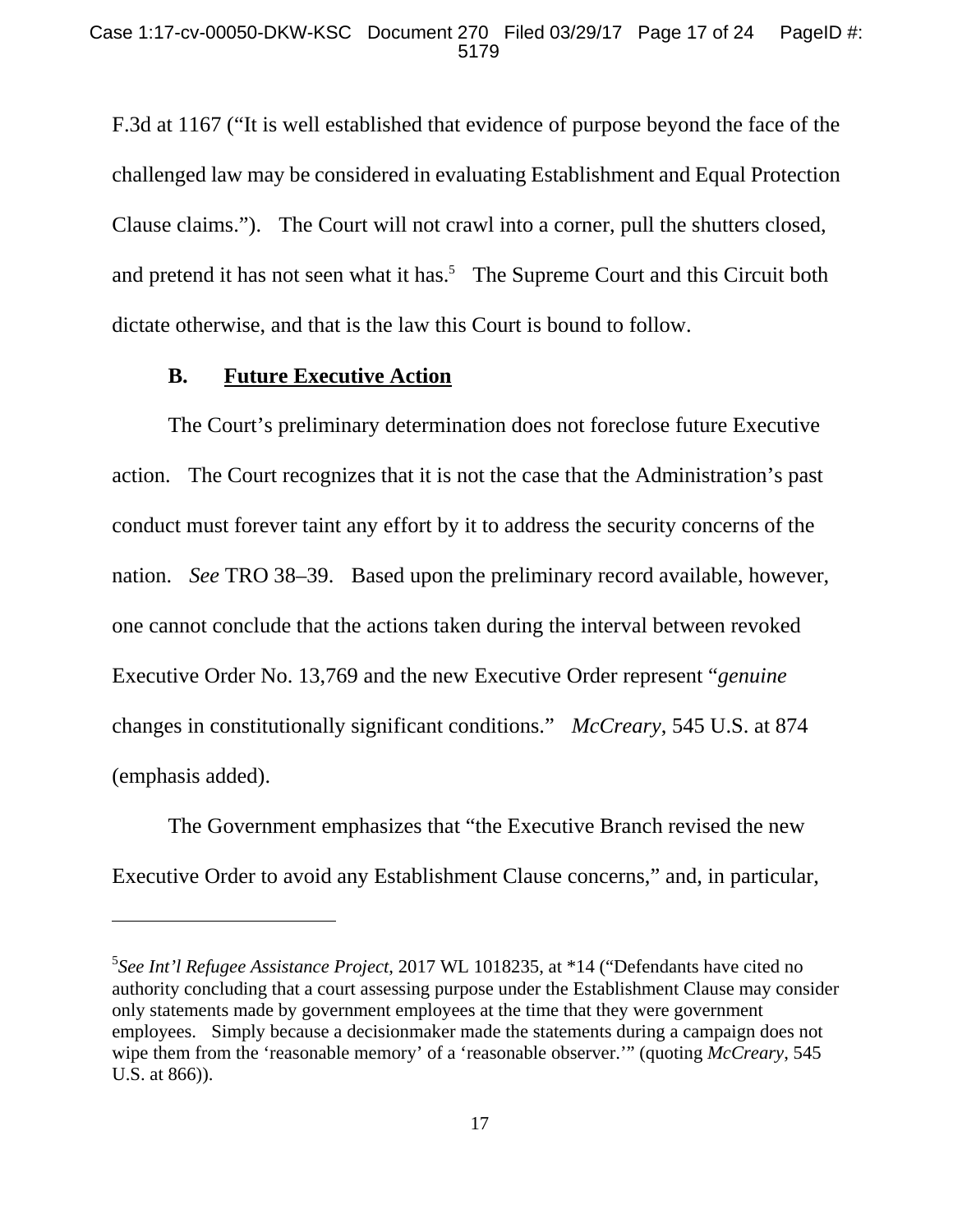#### Case 1:17-cv-00050-DKW-KSC Document 270 Filed 03/29/17 Page 18 of 24 PageID #: 5180

removed the preference for religious minorities provided in Executive Order No. 13,769. Mem. in Opp'n 21, ECF No. 251. These efforts, however, appear to be precisely what Plaintiffs characterize them to be: efforts to "sanitize [Executive Order No. 13,769's] refugee provision in order to 'be responsive to a lot of very technical issues that were brought up by the court.'" Mem. in Supp. of Mot. to Convert TRO to Prelim. Inj. 20, ECF No. 238-1 [hereinafter PI Mem.] (quoting SAC  $\P$  74(a)). Plaintiffs also direct the Court to the President's March 15, 2017 description of the Executive Order as "a watered-down version of the first one." PI Mem. 20 (citing Katyal Decl. 7, Ex. A, ECF No. 239-1). "[A]n implausible claim that governmental purpose has changed should not carry the day in a court of law any more than in a head with common sense." *McCreary*, 545 U.S. at 874.

#### **IV. Analysis of Factors: Irreparable Harm**

 Irreparable harm may be *presumed* with the finding of a violation of the First Amendment. *See Klein v. City of San Clemente*, 584 F.3d 1196, 1208 (9th Cir. 2009) ("The loss of First Amendment freedoms, for even minimal periods of time, unquestionably constitutes irreparable injury." (quoting *Elrod v. Burns*, 427 U.S. 347, 373 (1976))). Because Dr. Elshikh is likely to succeed on the merits of his Establishment Clause claim, the Court finds that the second factor of the *Winter* test is satisfied—that Dr. Elshikh is likely to suffer irreparable, ongoing, and significant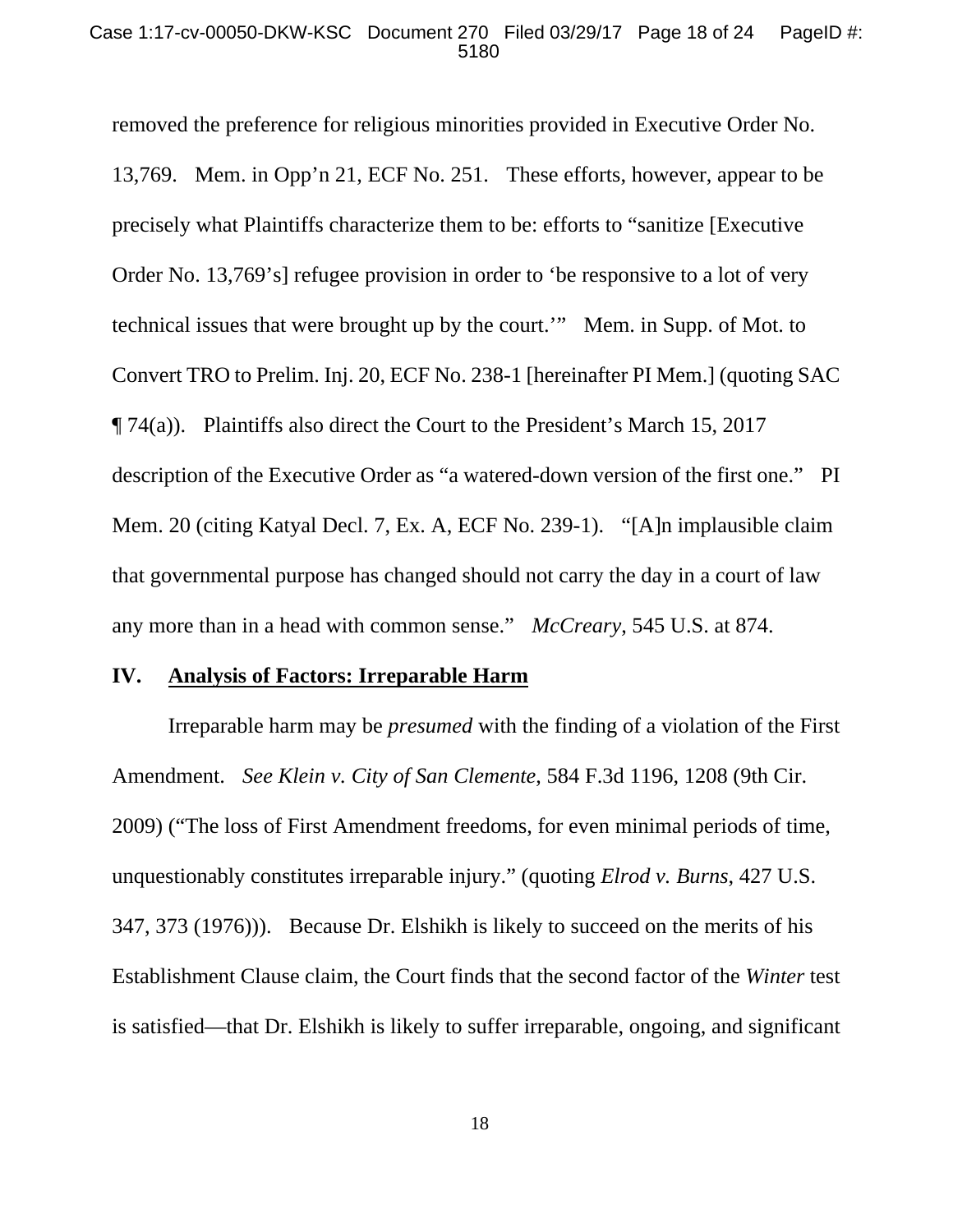injury in the absence of a preliminary injunction. *See* TRO 40 (citing SAC ¶¶ 88– 90; Elshikh Decl. ¶¶ 1, 3).

### **V. Analysis of Factors: Balance of Equities And Public Interest**

The final step in determining whether to grant Plaintiffs' Motion is to assess the balance of equities and examine the general public interests that will be affected. The Court acknowledges Defendants' position that the Executive Order is intended "to protect the Nation from terrorist activities by foreign nationals admitted to the United States[.]" Exec. Order, preamble. National security is unquestionably of vital importance to the public interest. The same is true with respect to affording appropriate deference to the President's constitutional and statutory responsibilities to set immigration policy and provide for the national defense. Upon careful consideration of the totality of the circumstances, however, the Court reaffirms its prior finding that the balance of equities and public interest weigh in favor of maintaining the status quo. As discussed above and in the TRO, Plaintiffs have shown a strong likelihood of succeeding on their claim that the Executive Order violates First Amendment rights under the Constitution. *See* TRO 41–42; *see also Melendres v. Arpaio*, 695 F.3d 990, 1002 (9th Cir. 2012) ("[I]t is *always* in the public interest to prevent the violation of a party's constitutional rights." (emphasis added) (citing *Elrod*, 427 U.S. at 373)).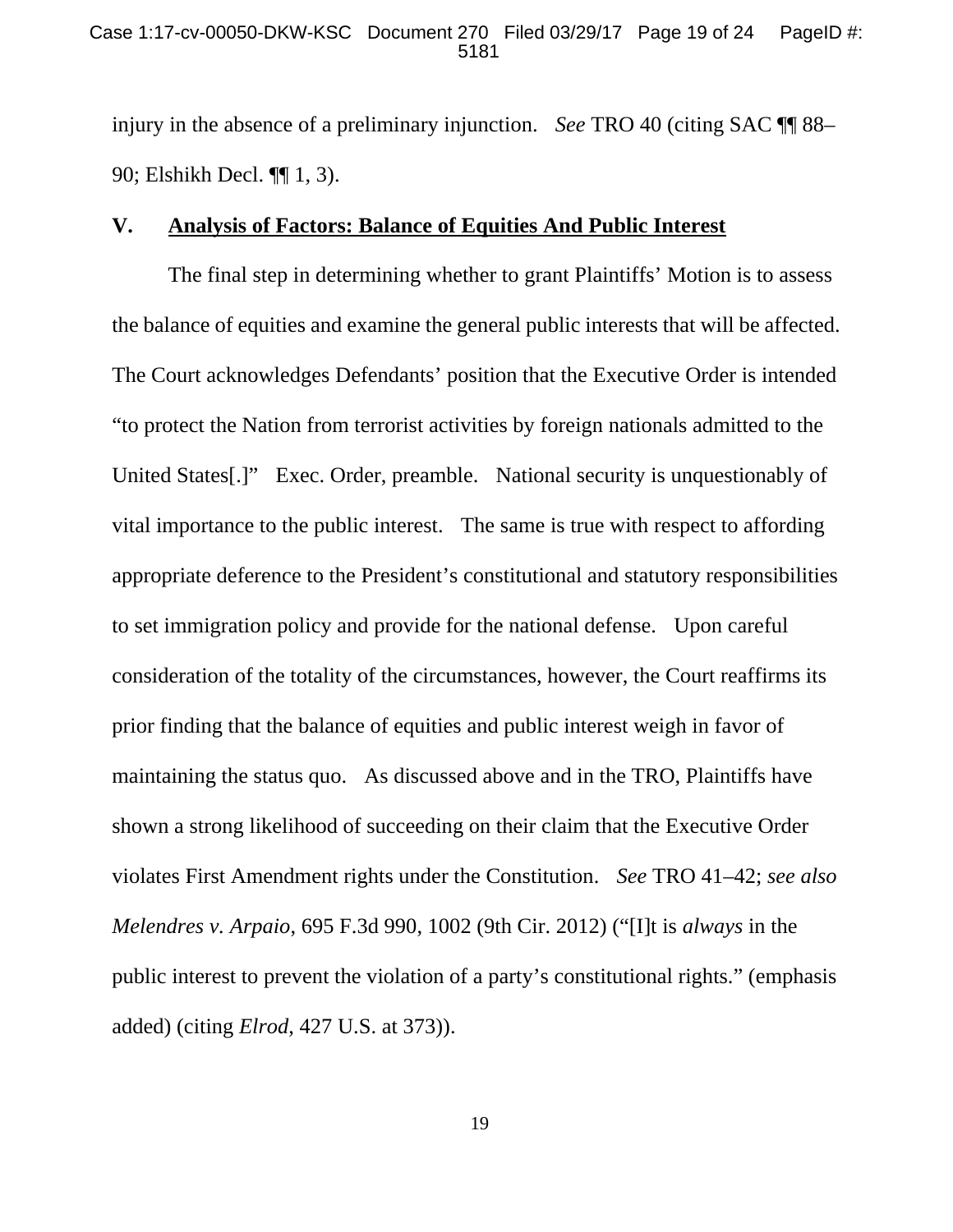### **VI. Scope of Preliminary Injunction: Sections 2 And 6**

Having considered the constitutional injuries and harms discussed above, the balance of equities, and public interest, the Court hereby grants Plaintiffs' request to convert the existing TRO into a preliminary injunction. The requested nationwide relief is appropriate in light of the likelihood of success on Plaintiffs' Establishment Clause claim. *See, e.g., Texas v. U.S.*, 809 F.3d 134, 188 (5th Cir. 2015) ("[Because] the Constitution vests [district courts] with 'the judicial Power of the United States'..., [i]t is not beyond the power of the court, in appropriate circumstances, to issue a nationwide injunction." (citing U.S. Const. art. III, § 1)), *aff'd by an equally divided Court*, 136 S. Ct. 2271 (2016); *see also Washington*, 847 F.3d at 1167 ("Moreover, even if limiting the geographic scope of the injunction would be desirable, the Government has not proposed a workable alternative form of the TRO that accounts for the nation's multiple ports of entry and interconnected transit system and that would protect the proprietary interests of the States at issue here while nevertheless applying only within the States' borders.").

The Government insists that the Court, at minimum, limit any preliminary injunction to Section 2(c) of the Executive Order. It makes little sense to do so. That is because the entirety of the Executive Order runs afoul of the Establishment Clause where "openly available data support[] a commonsense conclusion that a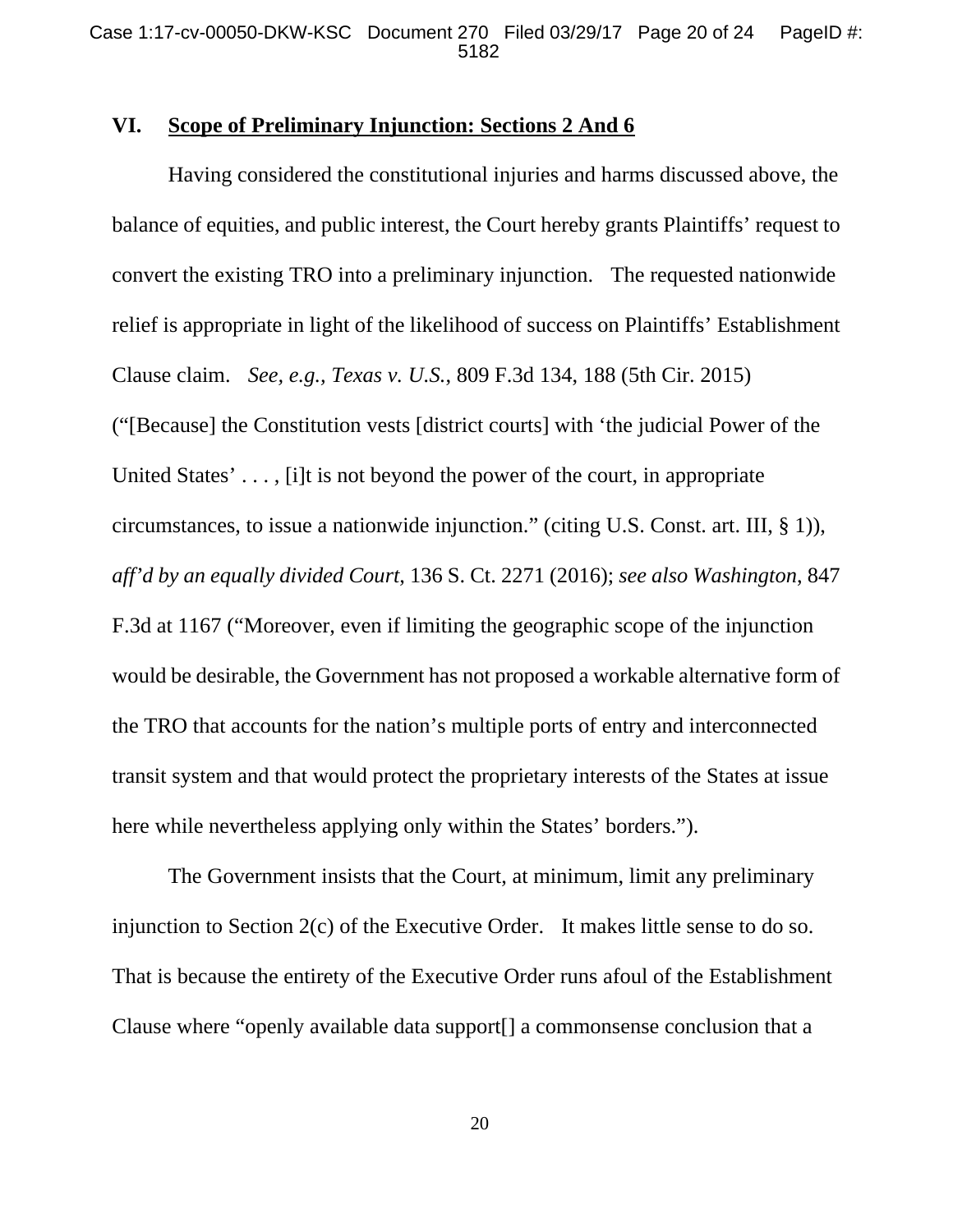religious objective permeated the government's action," and not merely the promulgation of Section 2(c). *McCreary*, 545 U.S. at 863; *see* SAC ¶¶ 36–38, 58, 107; TRO 16, 24–25, 42. Put another way, the historical context and evidence relied on by the Court, highlighted by the comments of the Executive and his surrogates, does not parse between Section 2 and Section 6, nor does it do so between subsections within Section 2. Accordingly, there is no basis to narrow the Court's ruling in the manner requested by the Federal Defendants.<sup>6</sup> See Church of *the Lukumi Babalu Aye, Inc. v. City of Hialeah*, 508 U.S. 520, 539–40 (1993) ("[It would be] implausible to suggest that [Section 2(c)] but not the [other Sections] had as [its] object the suppression of [or discrimination against a] religion. . . . We need not decide whether the Ordinance 87–72 could survive constitutional scrutiny if it existed separately; it must be invalidated because it functions, with the rest of the enactments in question, to suppress Santeria religious worship.").

 $\overline{a}$ 

<sup>&</sup>lt;sup>6</sup>Plaintiffs further note that the Executive Order "bans refugees at a time when the publicized refugee crisis is focused on Muslim-majority nations." Reply in Supp. of Mot. to Convert TRO to Prelim. Inj. 14. Indeed, according to Pew Research Center analysis of data from the State Department's Refugee Processing Center, a total of 38,901 Muslim refugees entered the United States in fiscal year 2016, accounting for nearly half of the almost 85,000 refugees who entered the country during that period. *See* Br. of Chicago, Los Angeles, New York, Philadelphia, & Other Major Cities & Counties as Amici Curiae in Supp. of Pls.' Mot. to Convert TRO to Prelim. Inj. 12, ECF No. 271-1 (citing Phillip Connor, *U.S. Admits Record Number of Muslim Refugees in 2016*, Pew Research Center (Oct. 5, 2016),

http://www.pewresearch.org/fact-tank/2016/10/05/u-s-admits-record-number-ofmuslim-refugees -in-2016). "That means the U.S. has admitted the highest number of Muslim refugees of any year since date of self-reported religious affiliations first became publicly available in 2002." *Id.*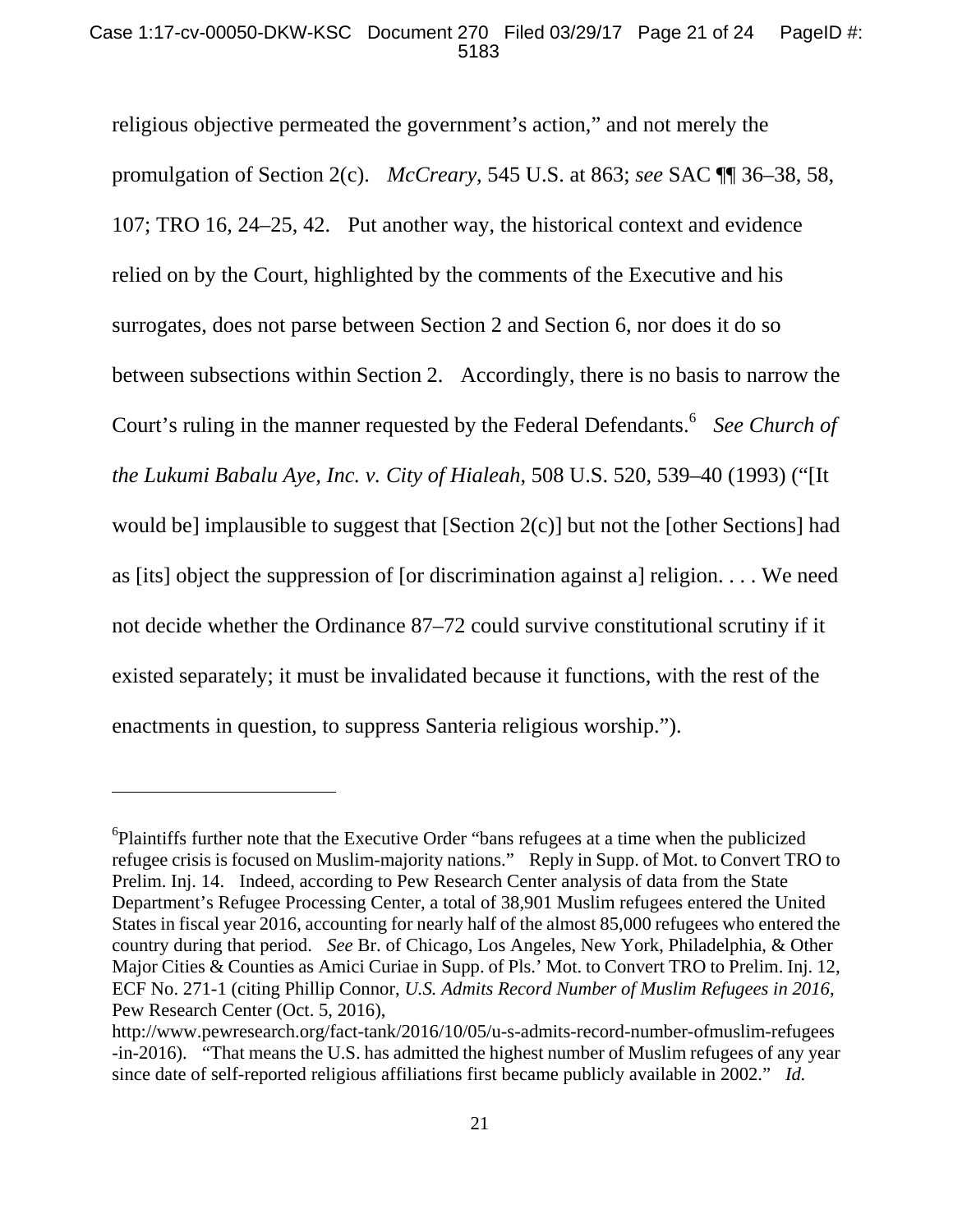#### Case 1:17-cv-00050-DKW-KSC Document 270 Filed 03/29/17 Page 22 of 24 PageID #: 5184

The Court is cognizant of the difficult position in which this ruling might place government employees performing what the Federal Defendants refer to as "inward-facing" tasks of the Executive Order. Any confusion, however, is due in part to the Government's failure to provide a workable framework for narrowing the scope of the enjoined conduct by specifically identifying those portions of the Executive Order that are in conflict with what it merely argues are "internal governmental communications and activities, most if not all of which could take place in the absence of the Executive Order but the status of which is now, at the very least, unclear in view of the current TRO." Mem. in Opp'n 29. The Court simply cannot discern, on the present record, a method for determining which enjoined provisions of the Executive Order are causing the alleged confusion asserted by the Government. *See, e.g*., Mem. in Opp'n 28 ("[A]n internal review of procedures obviously can take place independently of the 90-day suspension-of-entry provision (though doing so would place additional burdens on the Executive Branch, which is one of the several reasons for the 90-day suspension (citing Exec. Order No. 13,780,  $\S$  2(c)). Without more, "even if the [preliminary injunction] might be overbroad in some respects, it is not our role to try, in effect, to rewrite the Executive Order." *Washington*, 847 F.3d at 1167.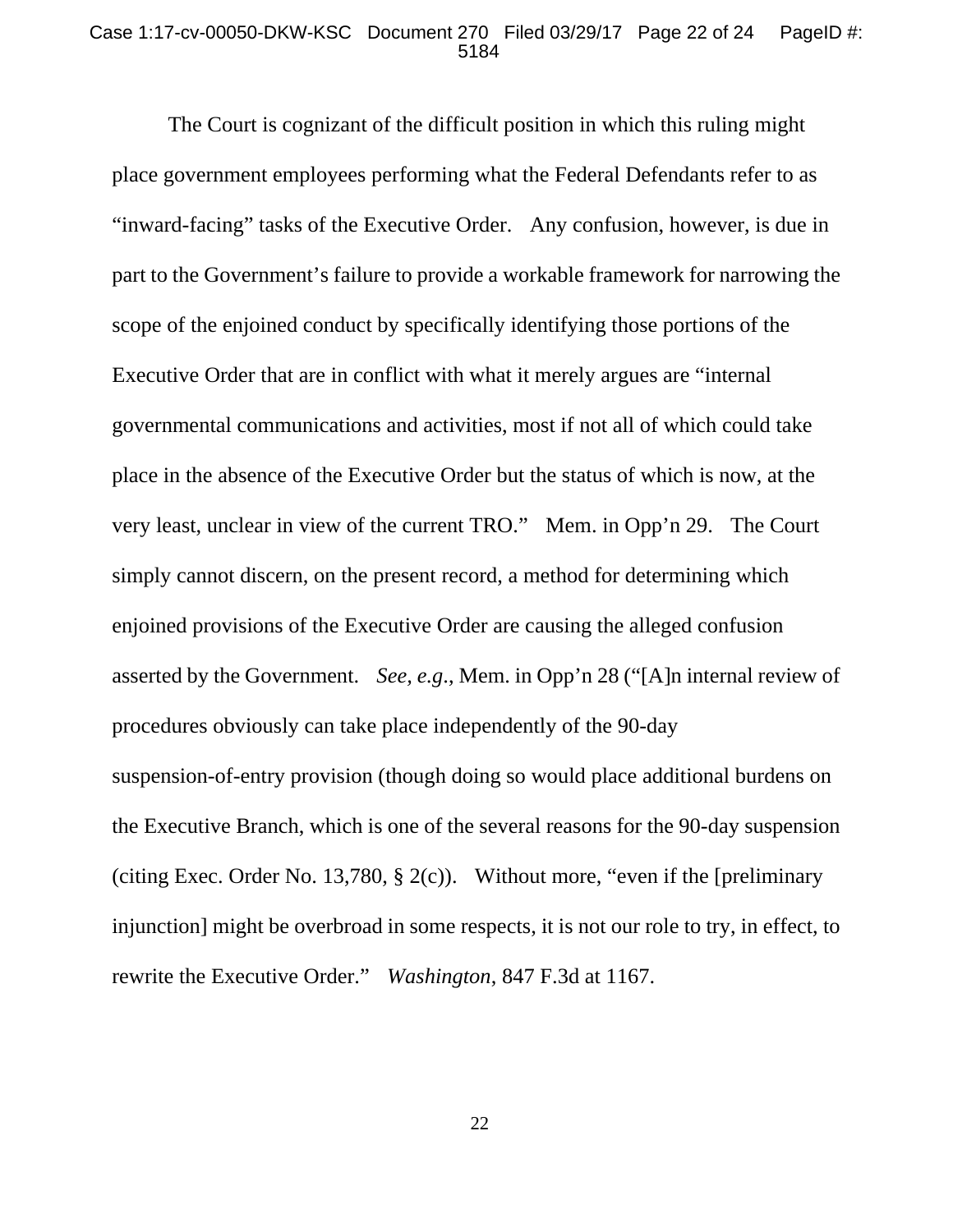Case 1:17-cv-00050-DKW-KSC Document 270 Filed 03/29/17 Page 23 of 24 PageID #: 5185

#### **CONCLUSION**

 Based on the foregoing, Plaintiffs' Motion to Convert Temporary Restraining Order to A Preliminary Injunction is hereby GRANTED.

### **PRELIMINARY INJUNCTION**

It is hereby ADJUDGED, ORDERED, and DECREED that:

 Defendants and all their respective officers, agents, servants, employees, and attorneys, and persons in active concert or participation with them, are hereby enjoined from enforcing or implementing Sections 2 and 6 of the Executive Order across the Nation. Enforcement of these provisions in all places, including the United States, at all United States borders and ports of entry, and in the issuance of visas is prohibited, pending further orders from this Court.

No security bond is required under Federal Rule of Civil Procedure 65(c).

 The Court declines to stay this ruling or hold it in abeyance should an appeal of this order be filed.